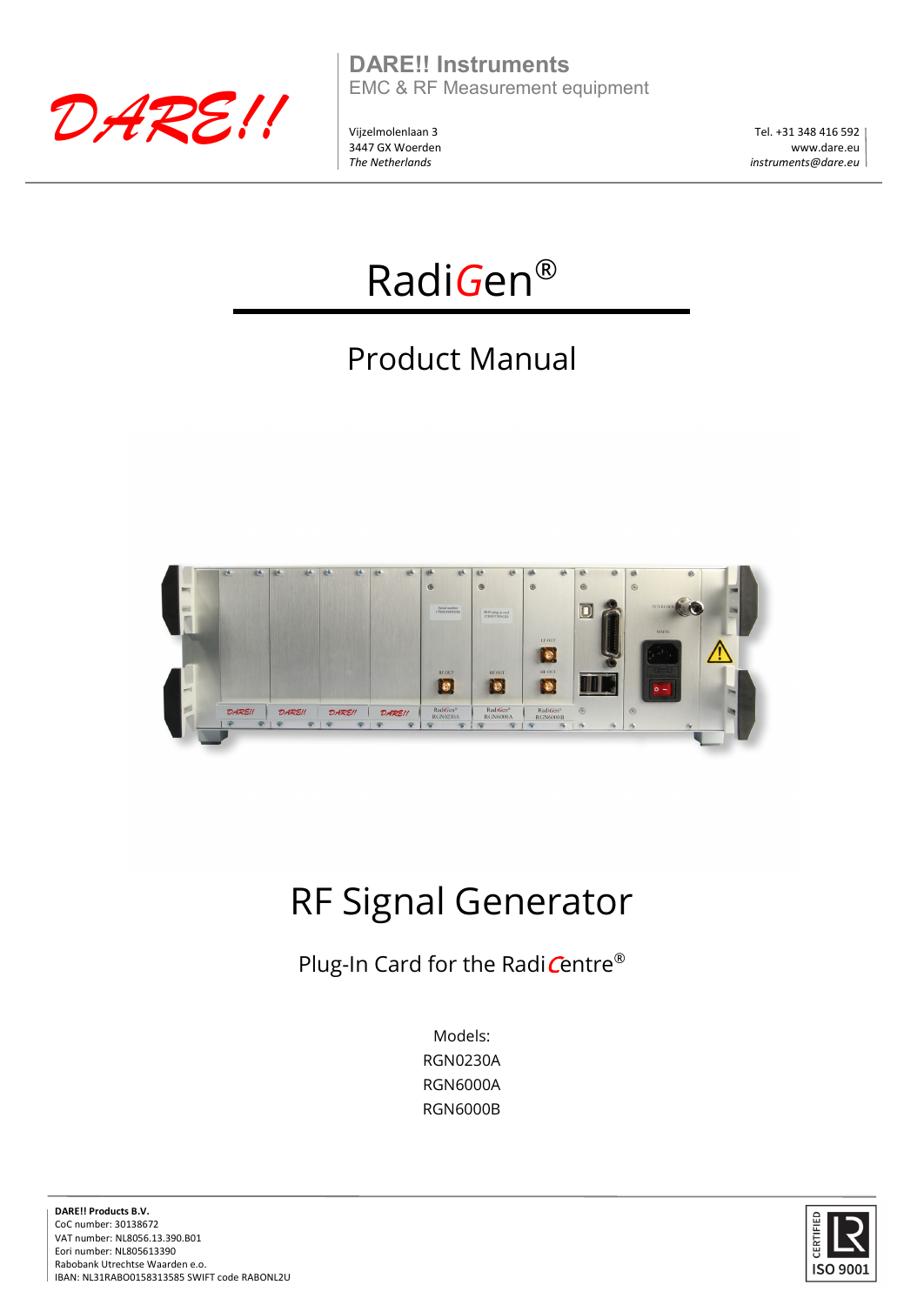# **Radi**G**en® Product Manual**

This service and operating manual pertains to the Radi $\mathbf{G}$ en® plug-in card. Models: RGN0230A, RGN6000A and RGN6000B. Made by DARE!! Instruments.

We ask that you read this manual carefully before operating your new product and adhere to any safety instructions it might contain.

A Quick Start Guide has been added to this product for your convenience. This double printed A4 sheet contains the basic start-up steps and the safety warnings for the Radi $Gen^{\circledast}$ .

Please keep the Quick Start Guide (and this regular manual) close at hand when you operate your new RadiGen<sup>®</sup>.

Please contact DARE!! Instruments or your local reseller if you have any questions.

#### **Supplier Information**

DARE!! Products B.V. Vijzelmolenlaan 3 3447 GX, Woerden The Netherlands

Tel.: +31 (0)348 41 65 92 Fax: +31 (0)348 43 06 45 Internet: www.dare.eu Email: instruments@dare.eu

> RadiGen® manual v.2.6 Published on: 2019-11-28 By: DARE!! Instruments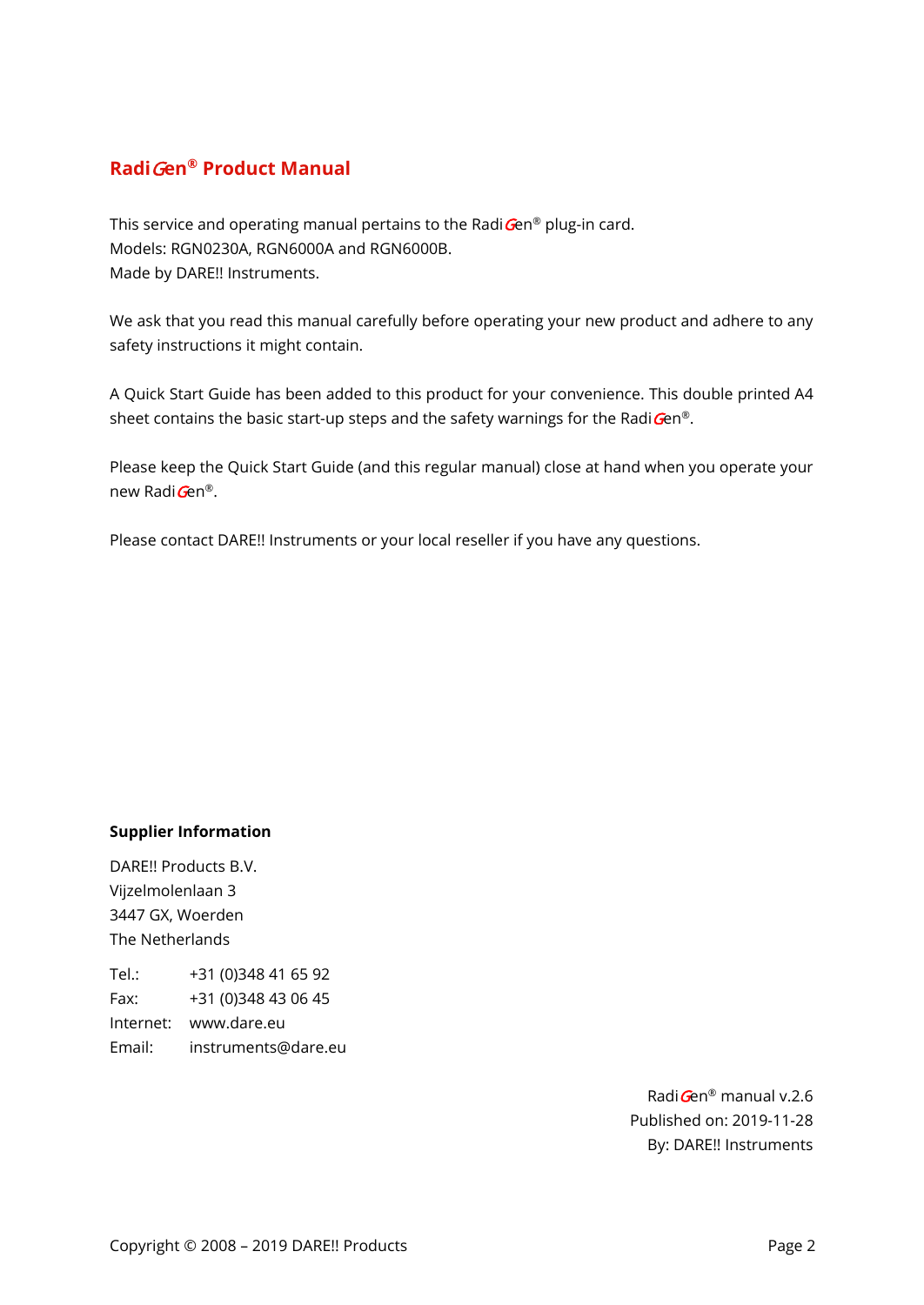# **Table of Content**

| $\mathbf{1}$    |  |
|-----------------|--|
| 1.1             |  |
| 1.2             |  |
| $\mathcal{P}$   |  |
| 2.1             |  |
| 2.2             |  |
| 2.3             |  |
| $\overline{3}$  |  |
| 3.1             |  |
| 3.2             |  |
| $\overline{4}$  |  |
| 4.1             |  |
| 4.2             |  |
| 5               |  |
| 5.1             |  |
| 5.2             |  |
| 5.3             |  |
| 6               |  |
| <b>APPENDIX</b> |  |
|                 |  |
|                 |  |
|                 |  |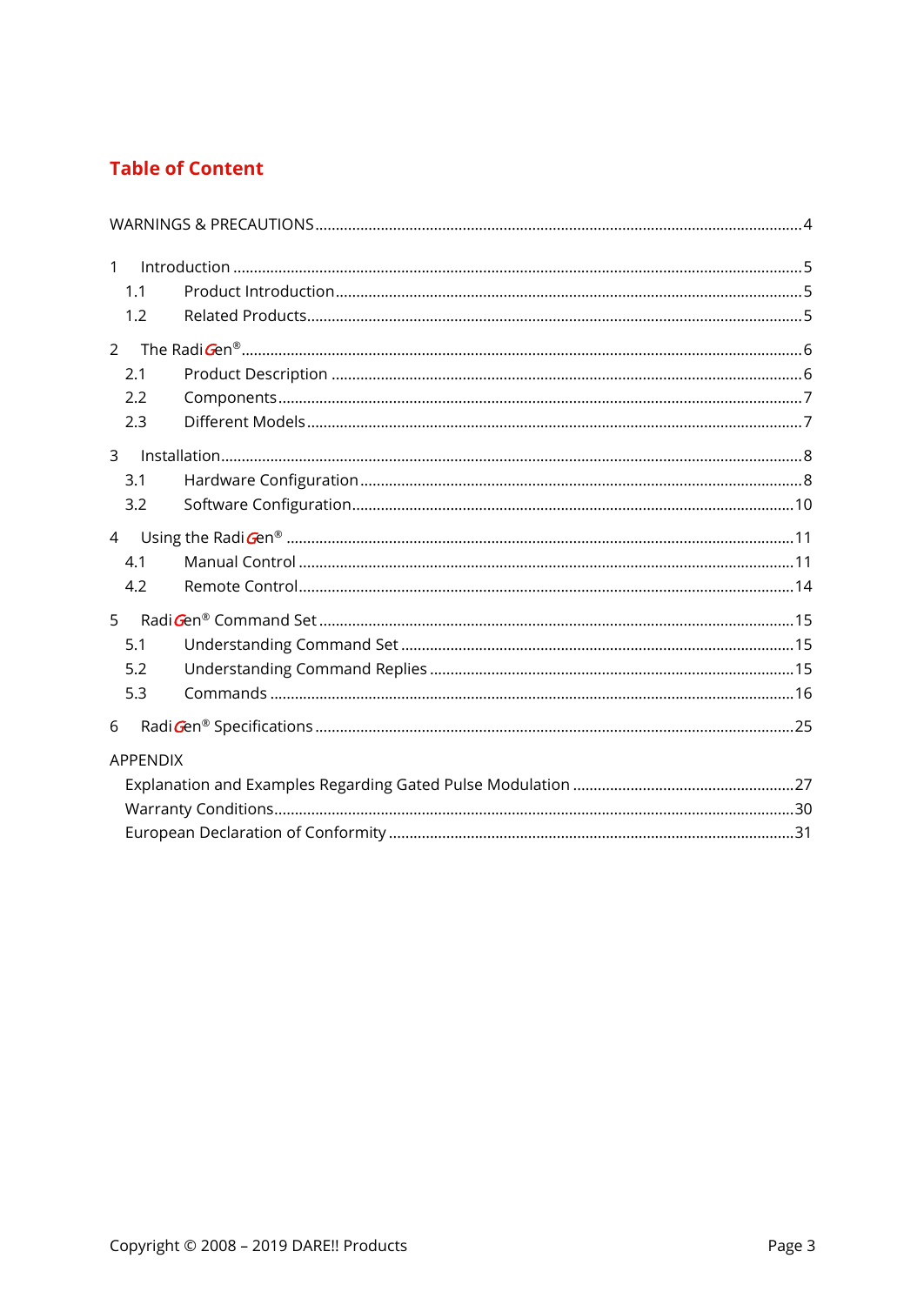# **WARNINGS & PRECAUTIONS**

<span id="page-3-0"></span>

Read the contents of the product manual (including the manual for the RadiCentre<sup>®</sup> system) and become familiar with the safety markings, instructions, operation and handling of the system.



This equipment is designed to be used as a plug-in card for the Radi Centre®. Do not use this card in combination with any other main frame.



To make the Radi $\mathbf{G}$ en® as safe as possible, this plug-in card has its own safety interlock system that is designed to work with the Radi Centre®.



Only qualified service personnel is allowed to carry out adjustments, maintenance or repairs on the equipment.



The Radi Gen® contains materials that can be recycled and reused to minimize material waste. At the 'end-of-life', specialized companies can dismantle the discarded system to collect the reusable and recyclable materials. If your product is discarded at its 'end-of-life', please return it to your local reseller for recycling.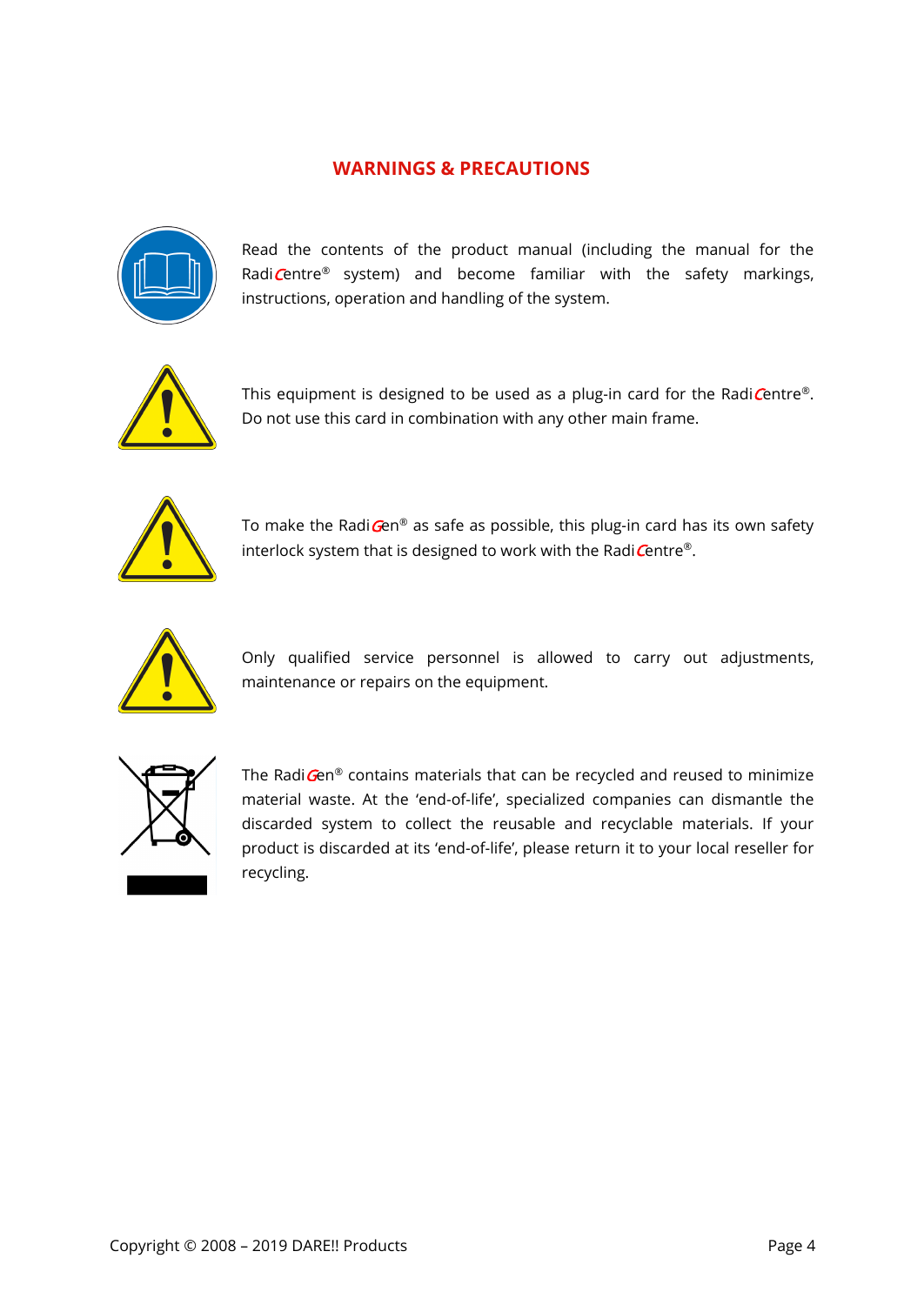# <span id="page-4-0"></span>**1 Introduction**

# <span id="page-4-1"></span>**1.1 Product Introduction**

The primary signal of an EMC immunity test system is generated by a RF signal generator. It produces a modulated or un-modulated RF signal at a certain frequency and signal level. The Radi Gen® generators are designed for EMC test purposes in order to perform fast and accurate EMC tests without the need for external modulation sources.

# <span id="page-4-2"></span>**1.2 Related Products**



#### Radi Centre® system

The RadiCentre**®** is a modular EMC test system that serves as the user and computer interface for all the RadiCentre**®** plug-in cards and modules (such as the RadiField**®** system).



#### RadiMation**®** software

RadiMation**®** is the EMC software package from DARE!! Instruments used for remote control and automated testing of the RadiCentre**®** plug-in cards and modules (such as the RadiField**®** system).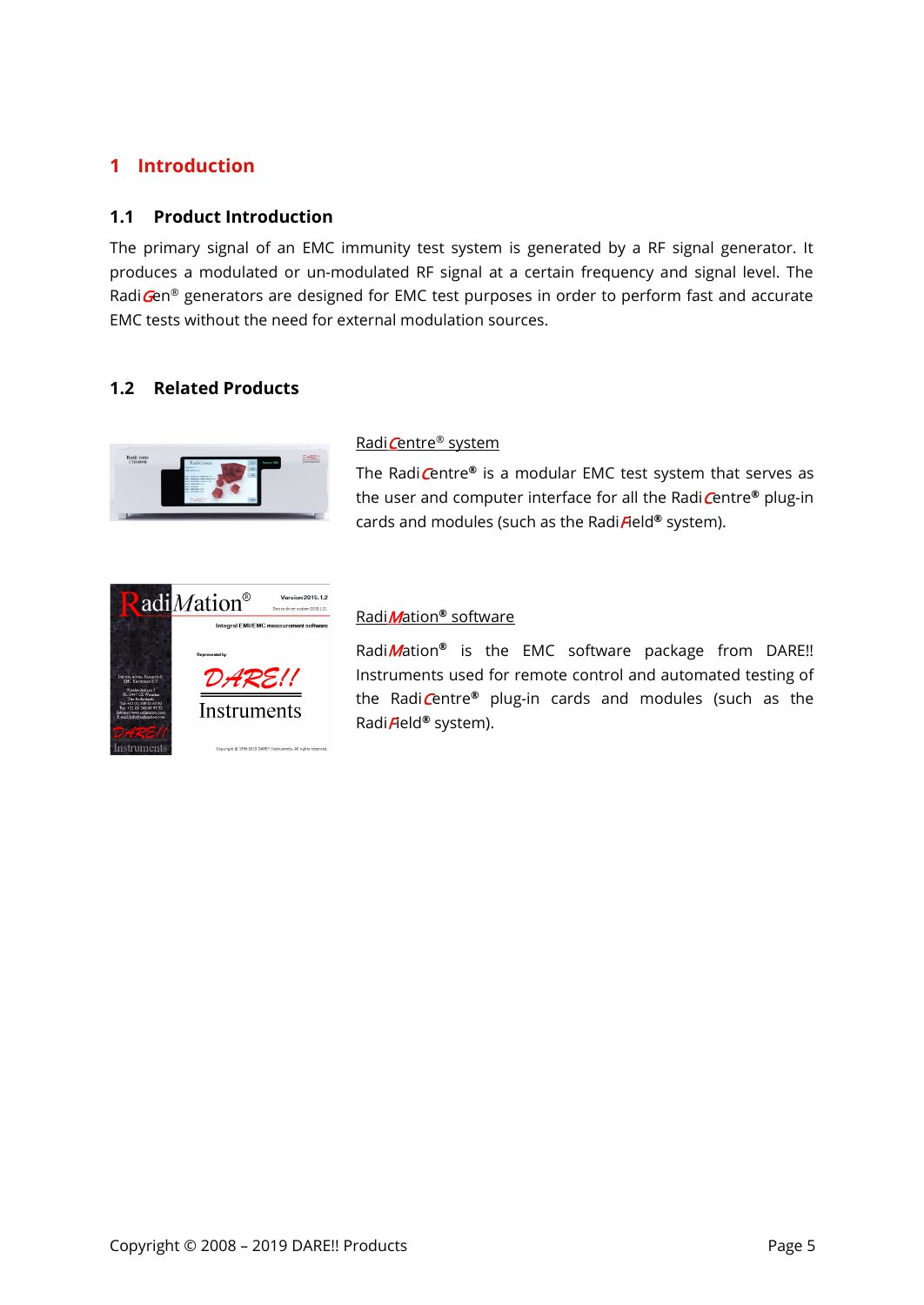# <span id="page-5-0"></span>**2 The Radi**G**en®**

# <span id="page-5-1"></span>**2.1 Product Description**

The Radi $\mathbf{G}\text{en}^{\otimes}$  RF signal generator is available in three models, covering a frequency range from 9 kHz to 6 GHz., offering the perfect solution for most conducted and radiated immunity test applications.

The generators provide CW, AM and pulse modulated signals, using an internal modulator. The on/off times of the pulses can be set individually from 200 nanoseconds to 100 seconds offering extremely flexible configuration. It is also possible to apply gating on the pulse modulation in order to test according to Automotive Radar Pulse Tests as prescribed in automotive standards such as Ford, GM and PSA.

The RGN6000B full range RF signal generator has two outputs (SMA connectors). One output for the low frequency band (9 kHz to 230 MHz, mostly used for conducted immunity measurements) and a second output for the higher frequencies (80 MHz to 6 GHz, mostly used for radiated immunity measurements). With these two outputs there is no need for an RF switch.

The Radi $\mathbf{G}$ en<sup>®</sup> is an accurate RF signal generator with a frequency error of less than 20 ppm and modulation accuracy of 2 %. These figures make it the perfect device for EMC immunity testing. Problems with non-monotone behavior and glitches in the output level are often encountered with generators using fixed step attenuators. The Radi $\mathbf{G}$ en® generator makes use of a full range, analogue output attenuator. This results in a complete monotone increase of the output level without any glitches. As a result, problems with leveling algorithms in EMC test software cannot occur with this generator. In addition, mechanical defects to the output attenuator cannot occur, resulting in a better Mean Time Between Failures.

All Radi $\text{Gen}^{\otimes}$  plug-in cards are intended to be used in the Radi $\text{Centre}^{\otimes}$  CTR1004B and CTR1009B. It is not possible to use the Radi $\mathbf{G}$ en® plug-in cards in the CTR1001S model.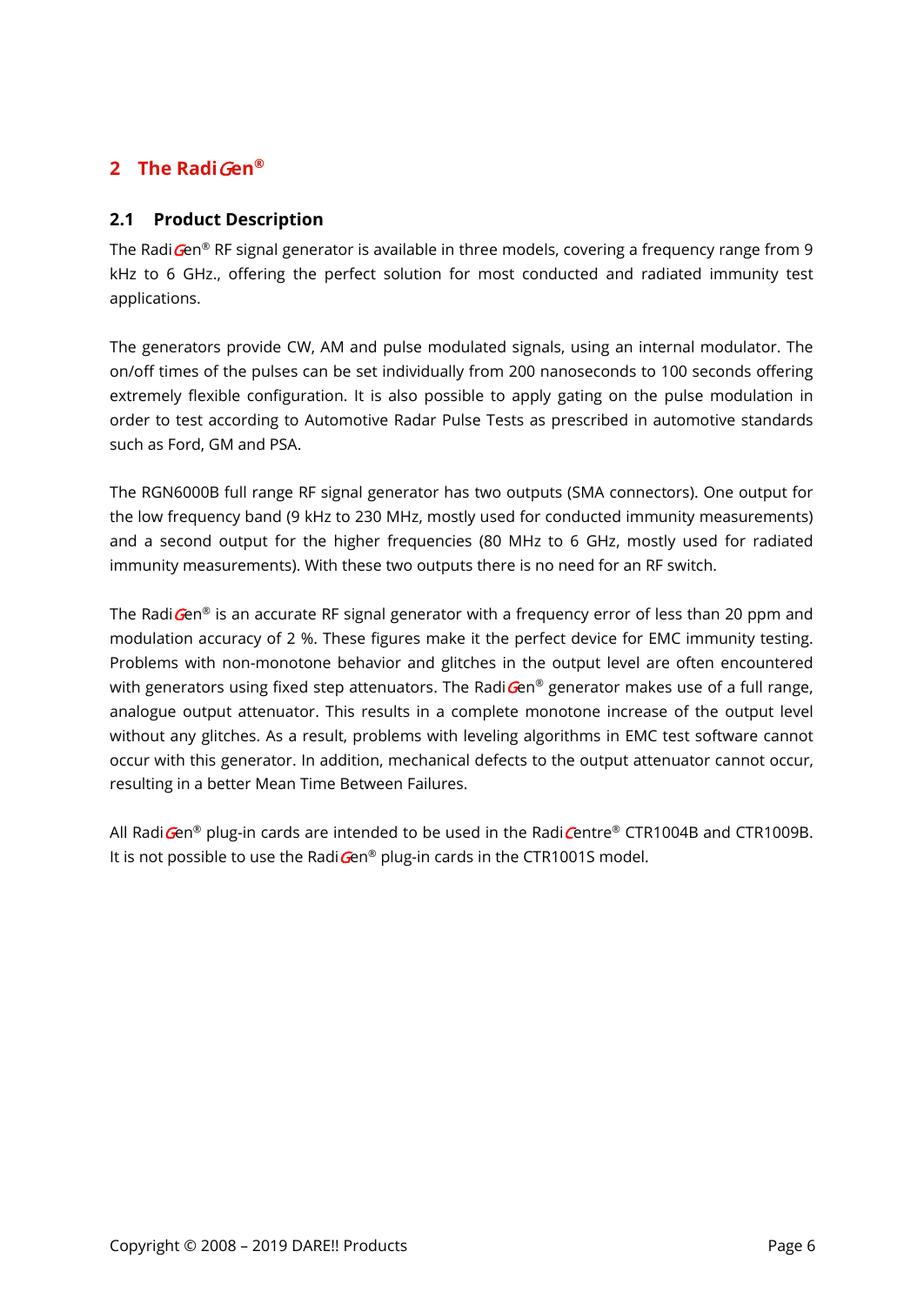# <span id="page-6-0"></span>**2.2 Components**

The Radi $Gen^{\circledast}$  plug-in card is delivered with the following items:

• Radi Gen® plug-in card, model: RGN0230A, RGN6000A or RGN6000B A RF signal generator plug-in card to be used in the Radi $C$ entre® system.

Supporting documentation in the form of:

- USB stick containing the (digital) User Manual and Quick Start Guide
- Hardcopy of the Quick Start Guide

# <span id="page-6-1"></span>**2.3 Different Models**

The RadiGen<sup>®</sup> is available in 3 models; the RGN0230A, RGN6000A and RGN6000B. The differences between these models is the frequency range that each model covers.

- Radi $Gen^{\circledR}$  RGN0230A 9 kHz to 230 MHz
- Radi Gen® RGN6000A 80 MHz to 6 GHz
- RadiGen<sup>®</sup> RGN6000B 9 kHz to 6 GHz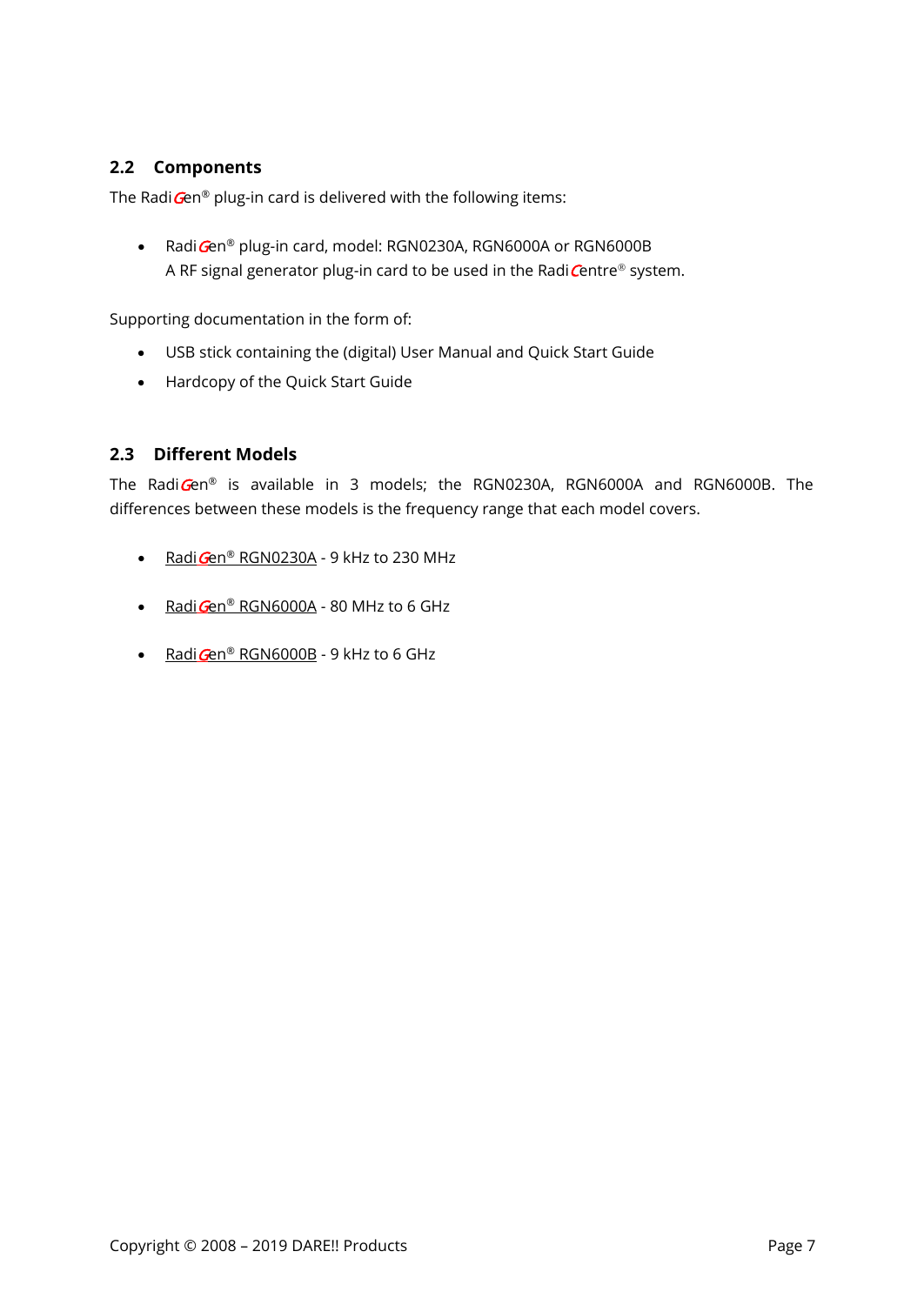# <span id="page-7-0"></span>**3 Installation**

# <span id="page-7-1"></span>**3.1 Hardware Configuration[1](#page-7-3)**

The hardware configuration is carried out in the following 7 steps:

- 1. Choose the slot of the Radi $C$ entre® system in which you want to install the plug-in card.
- 2. Remove the blind panel from this slot by removing the four screws of the panel (two on top and two at the bottom). See [Figure 1.](#page-7-2)
- 3. Gently insert the plug-in card into the slot of the Radi*C*entre® and reinsert the four screws. See [Figure 1.](#page-7-2)



**Figure 1: Example of a (Radi**S**upply® LPS1001A) plug-in card installation**

- <span id="page-7-2"></span>4. Switch on the Radi $C$ entre® system. The new plug-in card will automatically be detected and initialized by the Radi $C$ entre®.
- 5. Connect the plug-in card to the desired device(s).

*\*Steps 6 and 7of the hardware configuration are visible on the next page.*

<span id="page-7-3"></span><sup>&</sup>lt;sup>1</sup> These are the basic steps in a plug-in card installation, the exact installation of your plug-in card might vary.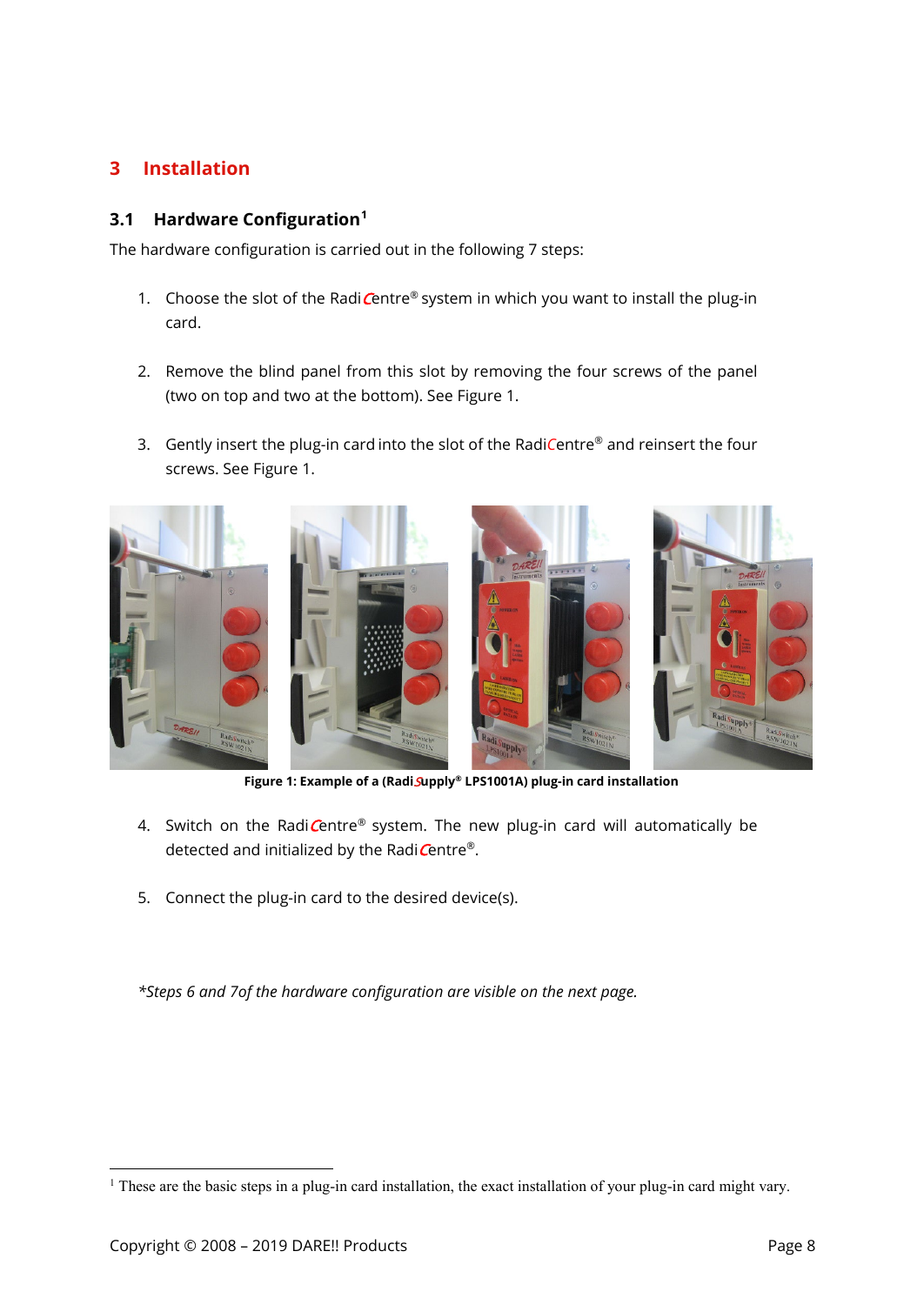- 6. Connect the Radi $C$ entre<sup>®</sup> system to your PC using any of the available interfaces of the Radi Centre® system; USB, RS232, Ethernet or IEEE-488 (optional).
- 7. Place the interlock plug of the plug-in card into the interlock connector of the Radi Centre®.

The hardware installation for the plug-in card is now complete. The user can control the plug-in card either through the touchscreen on the RadiCentre® system (only available for the 2 and 7slot versions), or by using the control commands in combination with an external software package such as the Radi $M$ ation® EMC test software.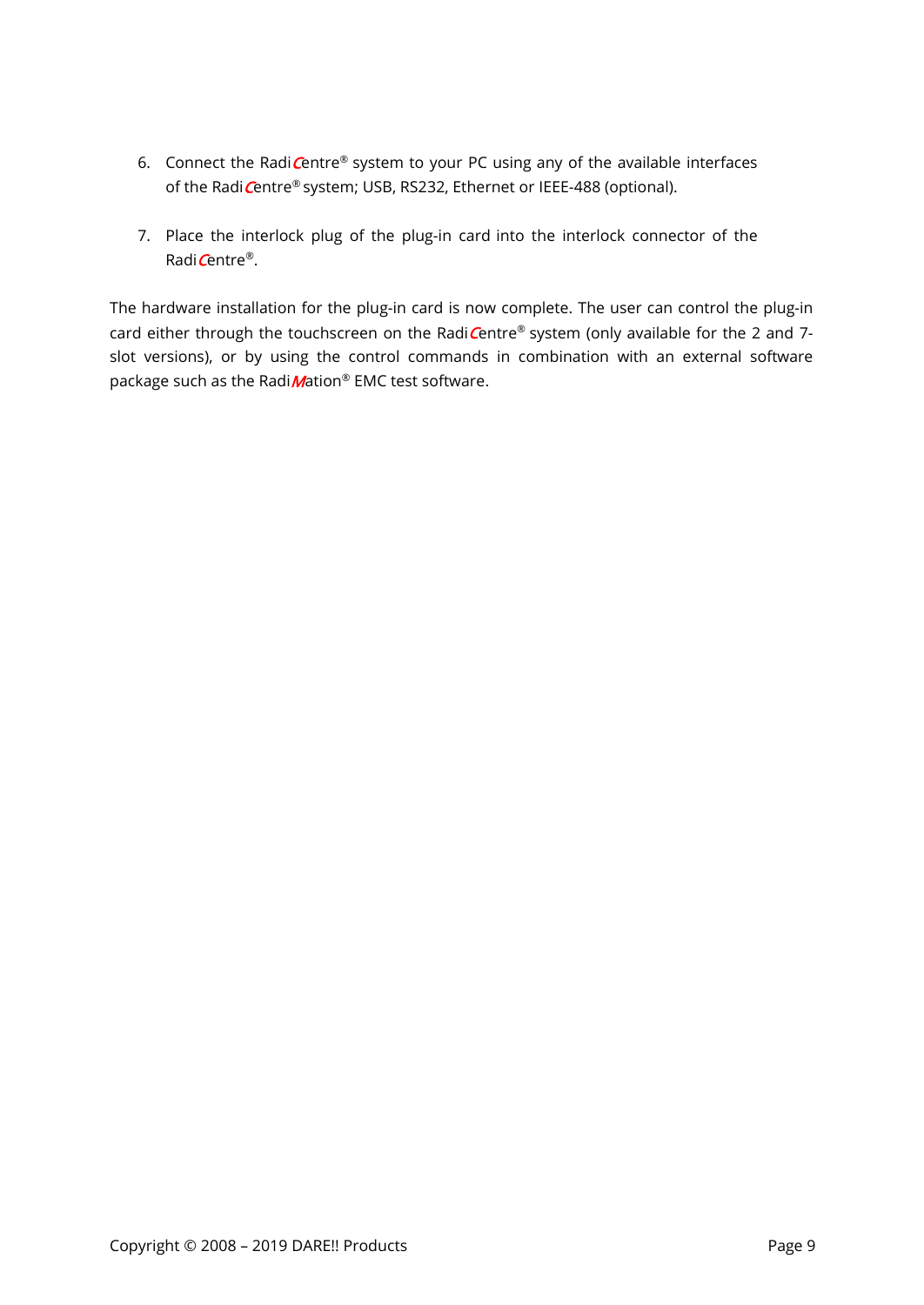# <span id="page-9-0"></span>**3.2 Software Configuration**

In order to control the RadiGen® from a computer, one can use either custom made software or the Radi *M*ation<sup>®</sup> EMC software package from DARE!! Instruments (to be purchased separately). If the Radi $\mathbf{G}$ en<sup>®</sup> is operated manually, this chapter can be skipped.

If Radi *M*ation<sup>®</sup> software is used; select the required device driver for the Radi Gen<sup>®</sup>.

#### 3.2.1 Radi Mation<sup>®</sup> software

- 1. Configure the Radi Mation<sup>®</sup> software for a Radi Gen® / Radi Centre<sup>®</sup> signal generator. Configure a device driver and select the correct communication port.
- 2. In the 'equipment list' that you are using, select the 'signal generator' device driver.

Radi *M*ation<sup>®</sup> is now ready for use with the Radi Gen® / Radi Centre® signal generator.

The Radi *M*ation<sup>®</sup> software package verifies the generator at the beginning of each test (if a signal generator is selected).

If you are using the RadiGen® / RadiCentre**®** signal generator system with any other EMC test software package, we refer you to chapter 5 'Radi Gen® Command Set'.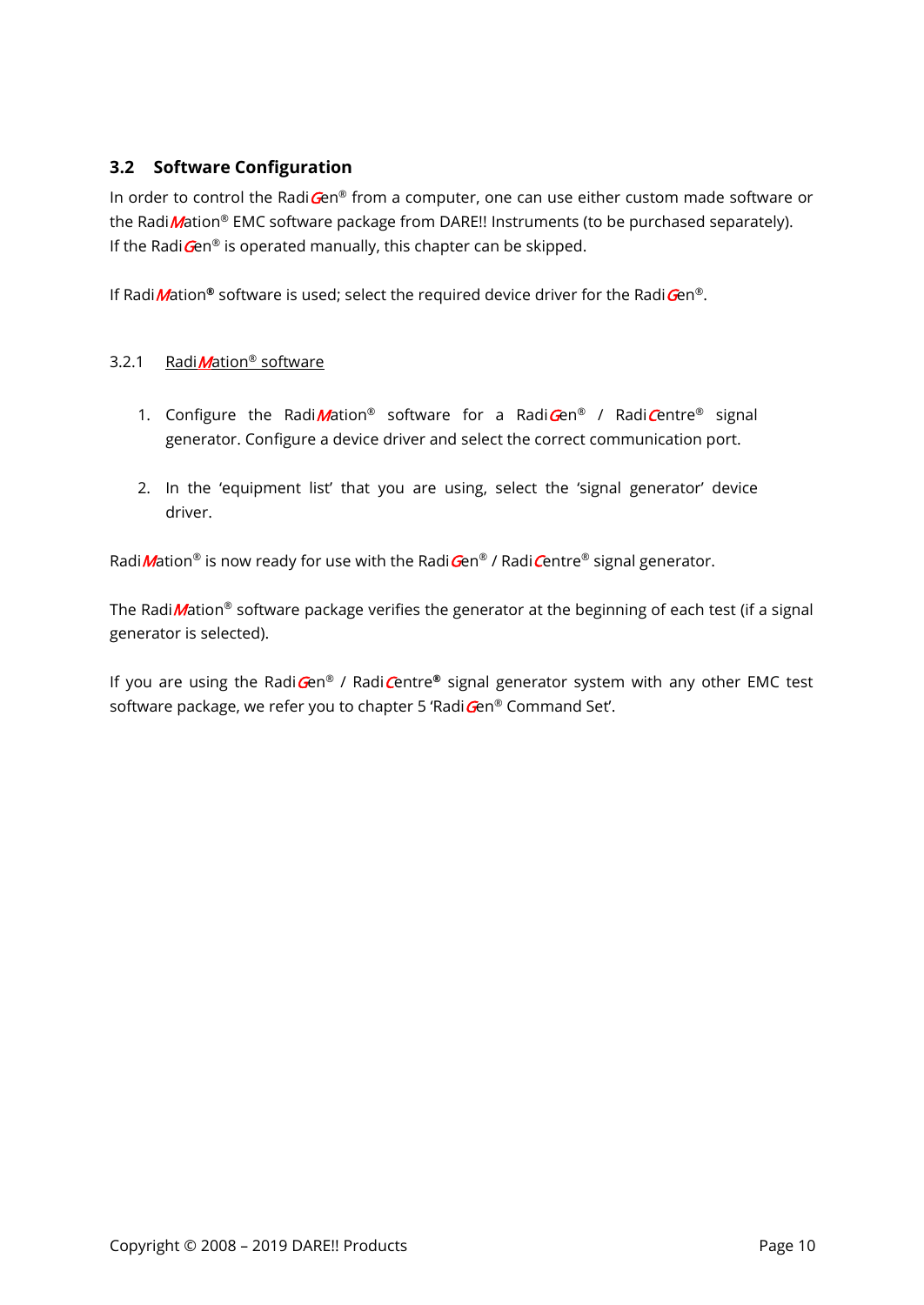# <span id="page-10-0"></span>**4 Using the Radi**G**en®**

# <span id="page-10-1"></span>**4.1 Manual Control[2](#page-10-3)**

Once the Radi Centre® is switched on, the Radi Gen® can be activated from the 'main' screen on the Radi Centre® touchscreen.

Use the Radi $\mathbf{G}$ en® 'status' button in the main screen to access the control screen of the Radi $\mathbf{G}$ en® (visible in [Figure 2\)](#page-10-2). Basic changes to the generator setting can be made in this screen. The buttons in this screen are divided over separate layers. The top row contains buttons regarding the frequency setting, output power and the 'Carrier' On/Off button.



<span id="page-10-2"></span>**Figure 2: Example of the Radi**G**en® control screen**

 $\overline{a}$ 

<span id="page-10-3"></span><sup>2</sup> Please note that the screenshots shown in this manual are related to RadiCentre**®** firmware v1.16.0. Other version may look different and support other functions.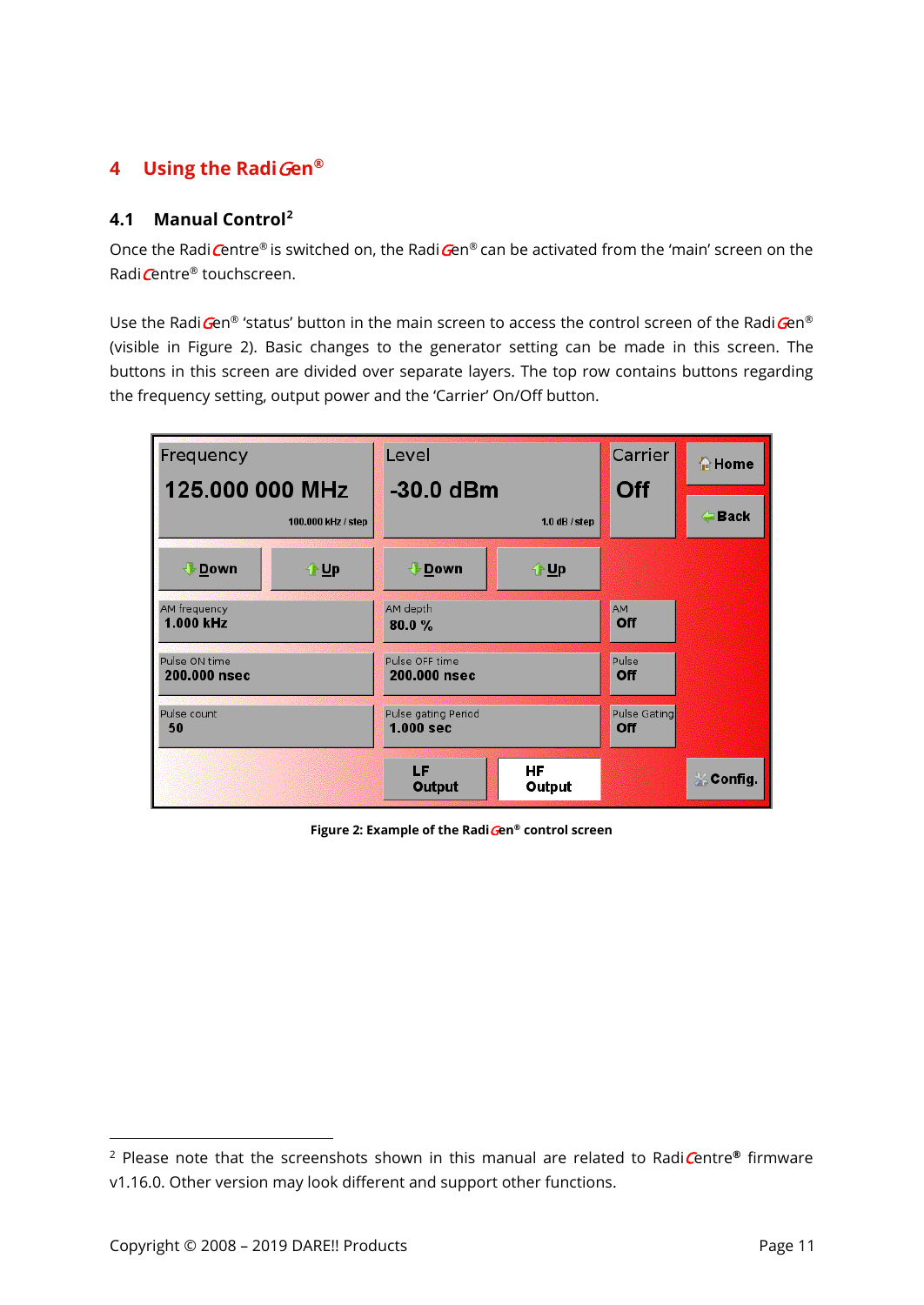By pressing the 'Frequency' or 'Level' button, a numeric window (visible in [Figure 3\)](#page-11-0) will appear in which the new value can be entered. After selecting the desired unit (for example "dBm"), the control screen will appear again.

The third row (below the up and down buttons) of the control screen contains buttons regarding the main parameters for the amplitude modulation; the AM frequency and modulation depth. By pressing the 'AM Frequency' or 'AM Depth' button, a new numeric window (specific to the chosen parameter) will appear in which the new settings can be entered. After selecting the desired unit, the RadiGen<sup>®</sup> control screen will appear again. The modulation can be switched on and off with the 'AM' On/Off button.

| -30.0 dBm<br><b>Carrier level</b><br>Valid range starts from -70 to 10 |                |   |             |                                     |
|------------------------------------------------------------------------|----------------|---|-------------|-------------------------------------|
|                                                                        | 8              | 9 | dBm         | <b>Exit</b>                         |
| $\overline{\mathbf{4}}$                                                | 5              | 6 | payer.      | <b>Clear</b>                        |
|                                                                        | $\overline{2}$ | 3 | <b>CONT</b> | <b>B</b> ksp                        |
|                                                                        | 0              | × | <b>PERS</b> | <b>Stepsize:</b><br>1.0 $dB / step$ |
| <b>Down</b>                                                            |                |   | $\bigoplus$ |                                     |

<span id="page-11-0"></span>**Figure 3: Example of the 'carrier level' numeric window**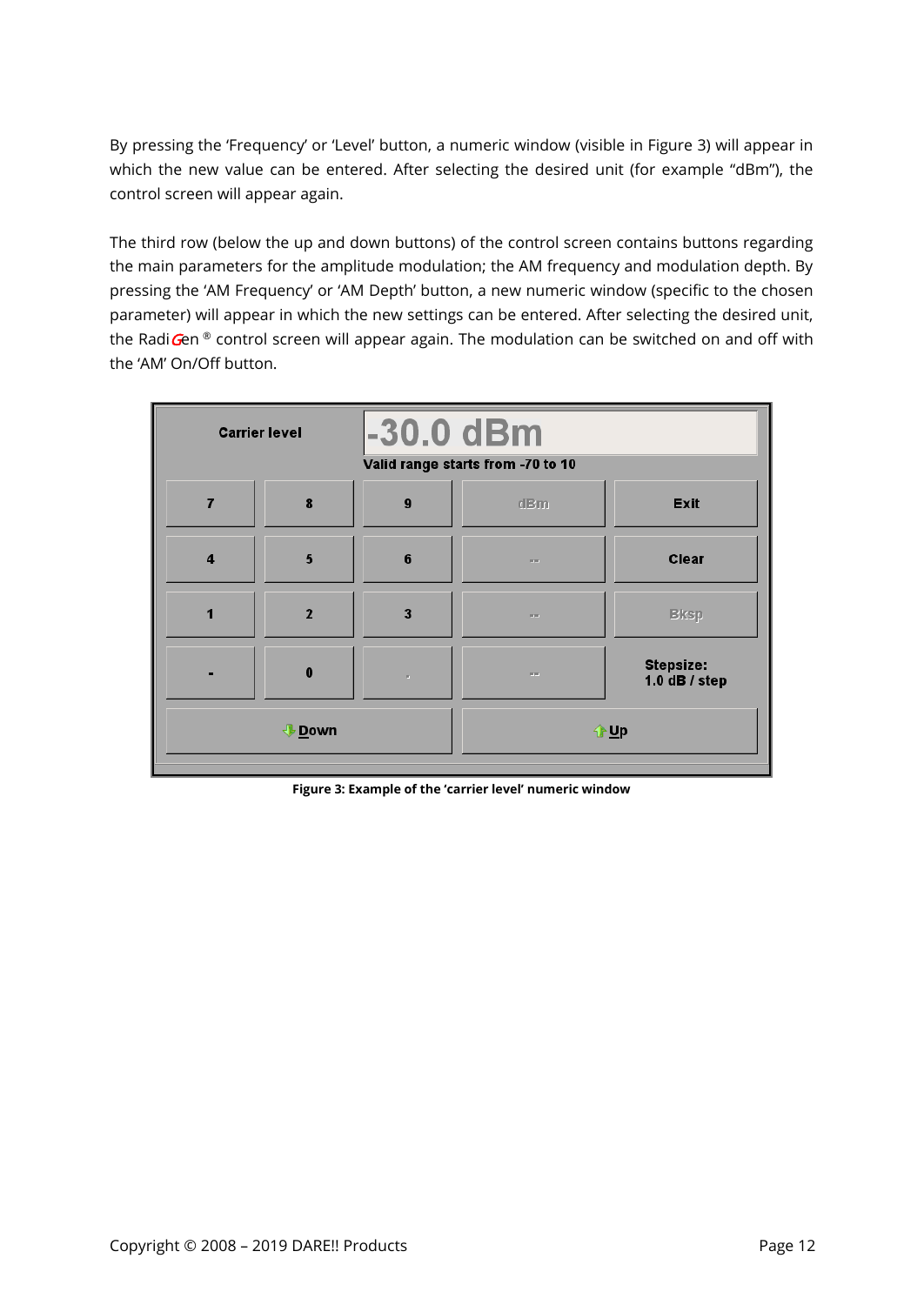The fourth row (underneath the AM settings) of the control screen contains buttons to control the pulse modulation. The pulse modulation can be set by entering values for the on- and offtime of the pulse. By pressing the 'Pulse ON time' or 'Pulse OFF time' button, the related numeric window will appear in which the desired values can be entered. After selecting the desired unit (for example "nsec"), the control screen will appear again. The pulse modulation can be enabled or disables by the 'Pulse' On/Off button.

| <b>200.000 nsec</b><br><b>Pulse on time</b><br>Valid range starts from 2e-07 to 100 |                |                               |            |                                     |
|-------------------------------------------------------------------------------------|----------------|-------------------------------|------------|-------------------------------------|
| 7                                                                                   | 8              | 9                             | s          | <b>Exit</b>                         |
| $\overline{\mathbf{4}}$                                                             | 5              | 6                             | mS         | Clear                               |
| ۴                                                                                   | $\overline{2}$ | 3                             | $u$ s      | <b>Bksp</b>                         |
| ×.                                                                                  | $\bf{0}$       | $\mathcal{F}_{\mathcal{F}}$ . | nS         | Stepsize:<br>1.000 $\mu$ sec / step |
| <b>∜</b> Down                                                                       |                |                               | <b>↑Up</b> |                                     |

**Figure 4: Example of the 'pulse on time' numeric window**

When using Pulse modulation, in the fifth row, bursts of pulses can be created by enabling the gating function. This so called 'Gated pulse modulation<sup>[3](#page-12-0)</sup>, or burst mode, is used to generate RF bursts according to the Automotive Radar Pulse standards, like Ford and PSA. The number of pulses per burst and the total period time of the gate modulation can be set. Refer to the appendix (Explanation and Examples Regarding Gated Pulse Modulation) for further explanation and examples regarding the use of the Gated Pulse Modulation function.

<span id="page-12-0"></span><sup>&</sup>lt;sup>3</sup> Gated Pulse Modulation is supported from firmware version 2.32 and later. Upgrade to this version to use this Modulation type.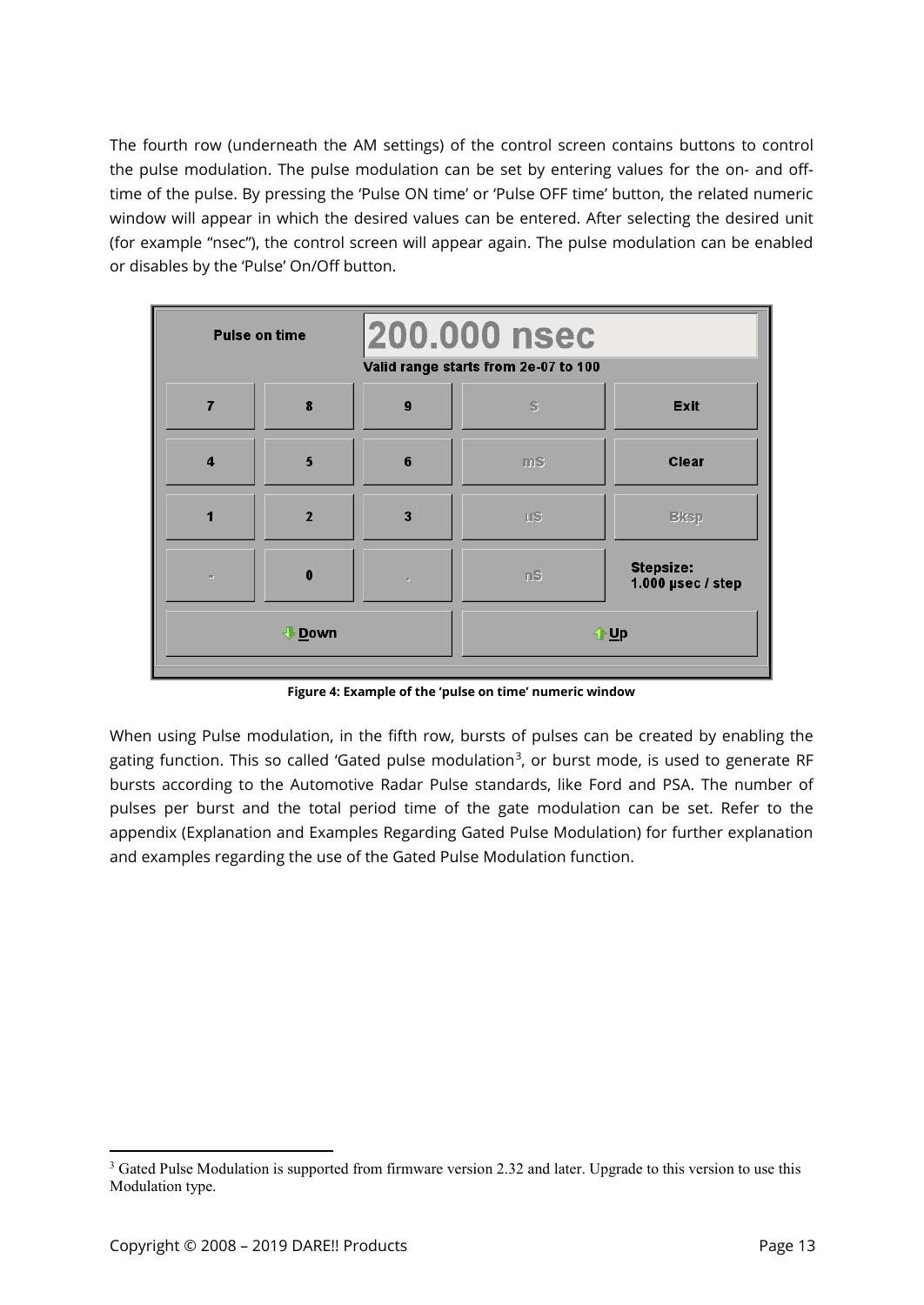The bottom row of the control screen contains an 'Up' and 'Down' button to 'step' through the range of the parameters on the screen. For example, if the 'Level' button is selected, pushing the 'Down' button will decrease the output level by one step. The step sizes can be set in the configuration screen. By pressing the 'Config' button from the control screen, the configuration screen is displayed (visible in [Figure 5\)](#page-13-1). The configuration options that will be displayed is dependable of the settings in the control screen.

The step size for the parameters switched on in the control screen can be set from this configuration screen. By selecting one of the step buttons, a numeric window appears where the new value can be entered. By pressing the unit, the value will be entered.



**Figure 5: Example of the Radi**G**en® configuration screen**

# <span id="page-13-1"></span><span id="page-13-0"></span>**4.2 Remote Control**

The Radi $Gen^{\circledast}$  can be controlled remotely through the interfaces of the RadiCentre<sup>®</sup>. The exact communication protocol can be found in the Radi  $C$ entre® manual. The specific commands for the Radi Gen® are shown in chapter 5 'Radi Gen® Command Set'.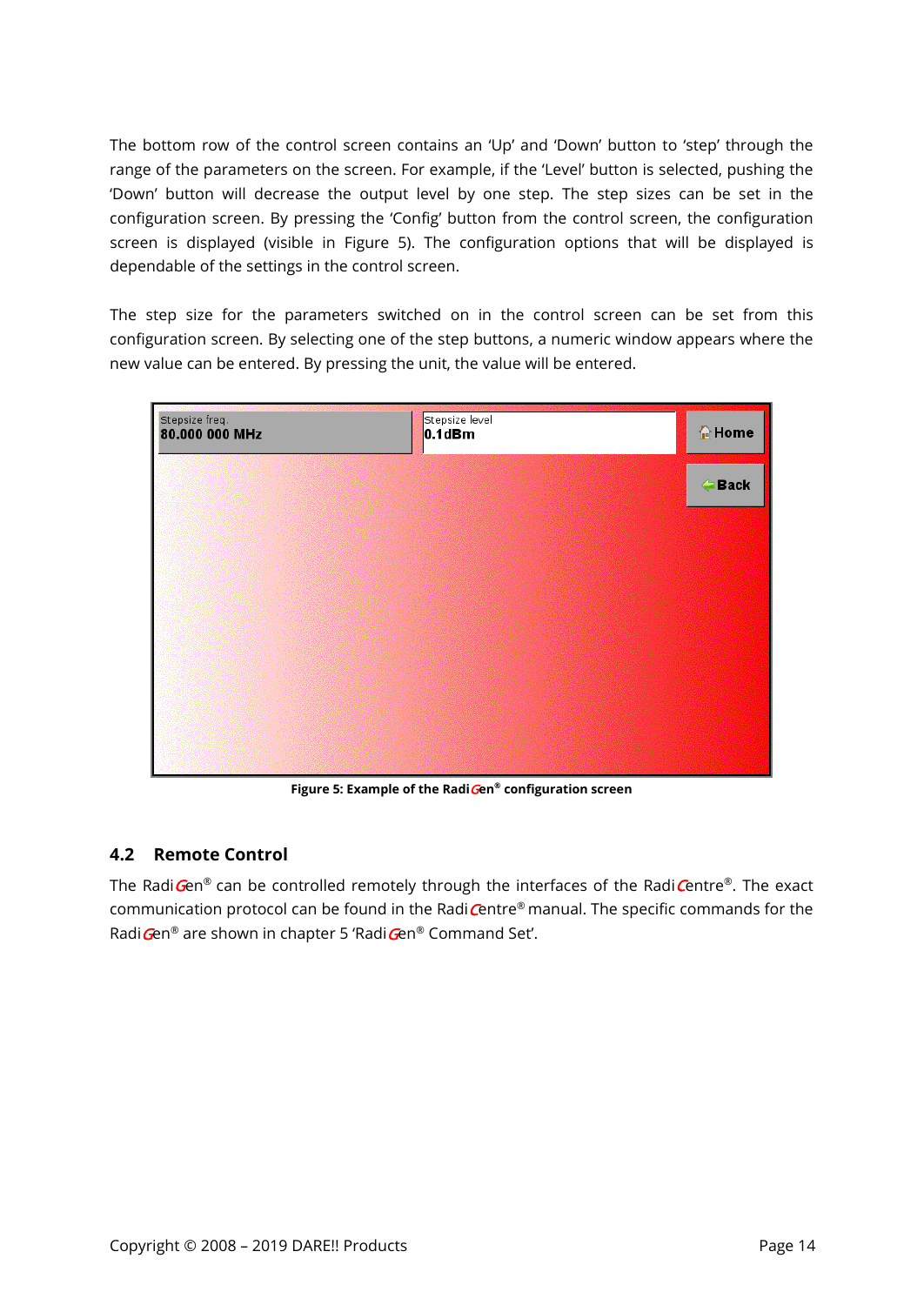# <span id="page-14-0"></span>**5 Radi**G**en® Command Set**

The commands listed in the following tables can be used to control the Radi $\mathbf{G}$ en<sup>®</sup> plug-in card. For use in the RadiCentre® CTR1004B or CTR1009B, a prefix must be used for each command. This prefix, or device number, corresponds with the slot number of RadiCentre®. Please refer to the Radi Centre® manual for more information on the 'Device number' of a module.

# <span id="page-14-1"></span>**5.1 Understanding Command Set**

The command tables contain the 'full' commands. These commands can also be entered in several shorter version.

#### Example 1 - **:[SOURce]:FREQuency?**

Requesting the state of the carrier frequency can be entered as followed:

- **:[SOURce]:FREQuency?**
- :[SOURce]:FREQ?
- :[SOUR]:FREQuency?
- :[SOUR]:FREQ?
- :FREQuency?
- :FREQ?

#### Example 2 - **:[SOURce]:FREQuency<space><value>**

Setting the state of the carrier frequency (to, for example: 50.000.000 Hz) can be entered as followed:

- **:[SOURce]:FREQuency 50000000**
- :[SOURce]:FREQ 50000000
- :[SOUR]:FREQuency 50000000
- :[SOUR]:FREQ 50000000
- :FREQuency 50000000
- :FREQ 50000000

#### <span id="page-14-2"></span>**5.2 Understanding Command Replies**

The replies from the Radi $\mathbf{G}$ en® are always preceded by the command that they reply to.

#### Example 3 – reply to **:OUTPut:SELECTed?**

This command returns the current active output. The reply can be: '1' (= main output is selected) or '2' (= secondary output is selected). The reply will be given as:

• 'OUTPut:SELECTed 1' or 'OUTPut:SELECTed 2'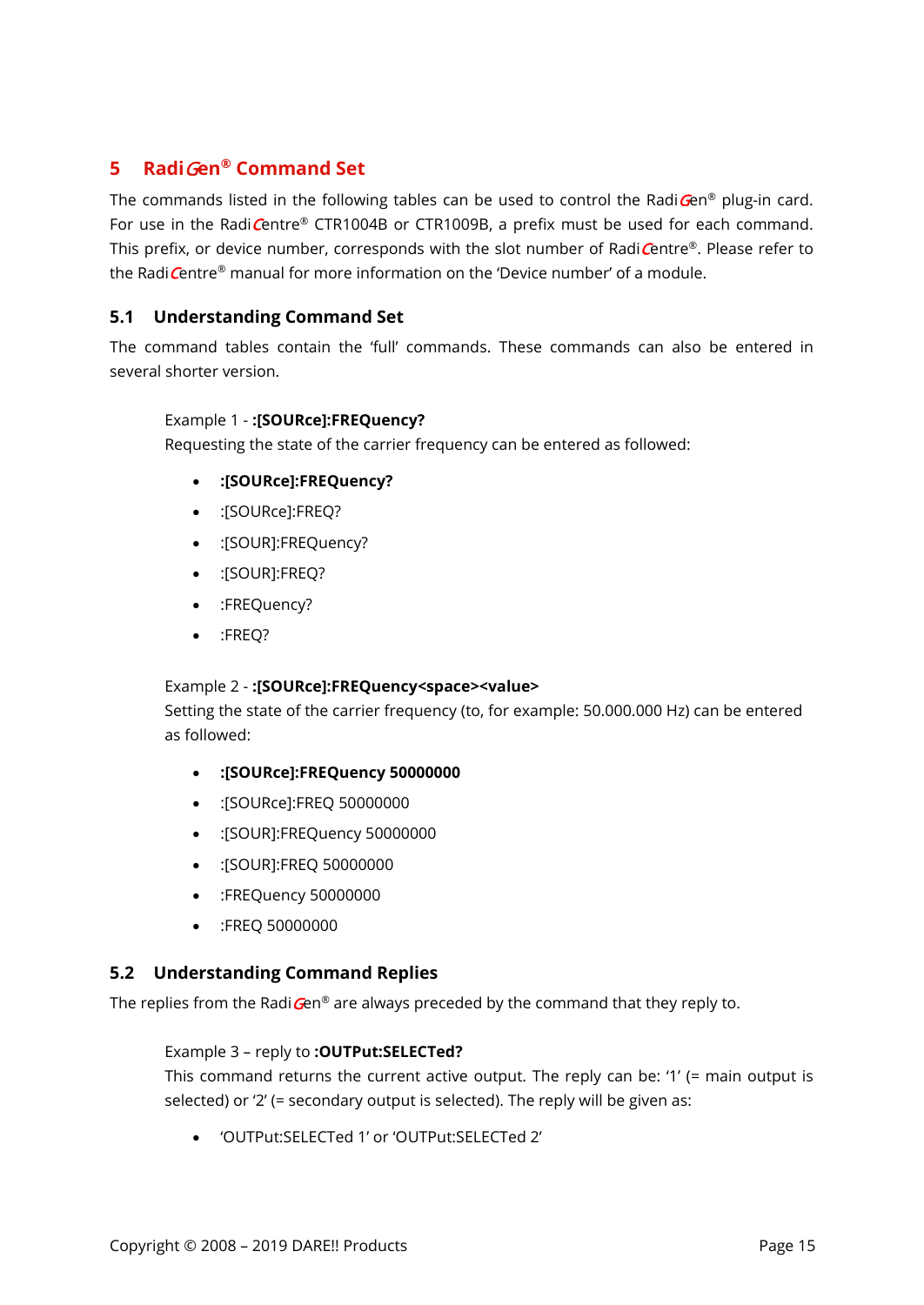# <span id="page-15-0"></span>**5.3 Commands**

The following tables show the various commands for the Radi Gen®.

#### 5.3.1 SCPI commands

| <b>Command</b>                       | <b>Description &amp; Reply</b>                                                                                                                                                                 |
|--------------------------------------|------------------------------------------------------------------------------------------------------------------------------------------------------------------------------------------------|
| $:$ CLS                              | Clears the status byte and event status enable register.<br>STB (Status Byte) and ESR (Event Status Enable Register) are set<br>to $0.$                                                        |
| :*ESE?                               | ESE (Event Status Enable).<br>Returns the result of the standard event enable register.<br>Reply: $\langle$ value $\rangle$ = number from 0 - 128                                              |
| :*ESE <space><value></value></space> | ESE (Event Status Enable).<br>Set bits in the standard event status enable register.<br>$\le$ value> = number from 0 - 128                                                                     |
| $:$ ESR?                             | ESR (Event Status Enable Register).<br>Returns the ESR.<br>Reply: $\langle$ value $\rangle$ = number from 0 - 128                                                                              |
| $:$ *IDN?                            | Get the device identification, this consists of:<br><company name="">, <model number="">, <firmware revision=""><br/>For example: DARE!!, RadiGen RGN6000B, 2.1.5</firmware></model></company> |
| $:$ *OPC?                            | Query whether the last command has been executed.<br>Reply: '0' = not executed<br>Reply: '1' = executed                                                                                        |
| :*RST                                | Reset all parameters to their specified default values.                                                                                                                                        |
| $:$ *SRE?                            | SRE (Service Request Enable).<br>Reads the current state of the service request enable register.<br>Reply: $\langle$ value> = number from 0 - 128                                              |
| :*SRE <space><value></value></space> | SRE (Service Request Enable).<br>This command enables bits in the service request register.<br>$\le$ value> = number from 0 - 128                                                              |
| $:$ *STB?                            | STB (Status Byte Query).<br>Reads the value of the instrument status byte.<br>Reply: $\langle$ value $\rangle$ = number from 0 - 128                                                           |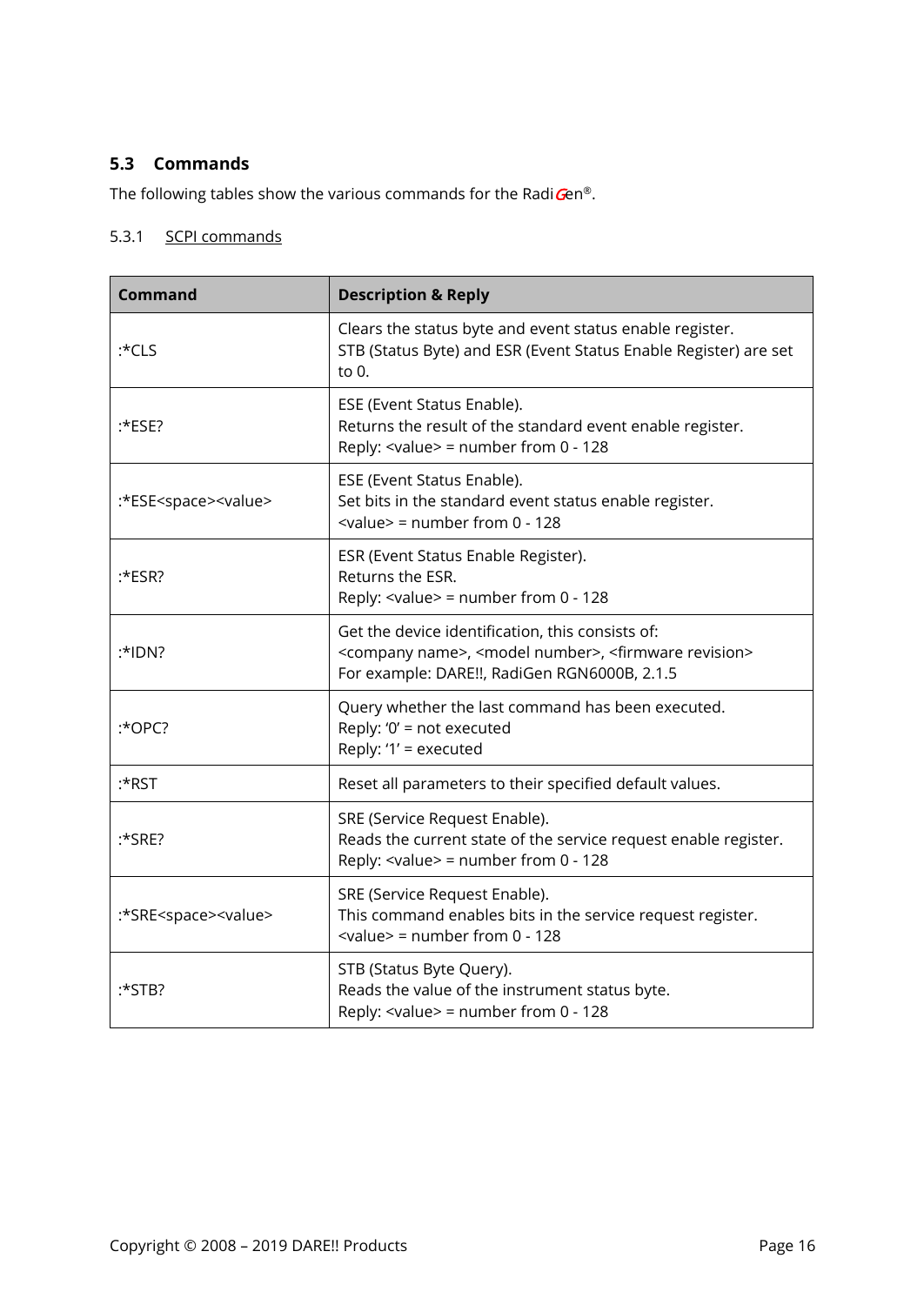# 5.3.2 General commands

| Command                       | <b>Description &amp; Reply</b>                                                                               |
|-------------------------------|--------------------------------------------------------------------------------------------------------------|
| :SVERsion?                    | Get the current software version.                                                                            |
| :HVERsion?                    | Get the current hardware version.                                                                            |
| :[SENSe]:TEMPerature?         | Get the current device temperature (in $\degree$ C).                                                         |
| :[SENSe]:TEMPerature:MINimum? | Get the minimum temperature (in $\degree$ C) under<br>which the device can operate within<br>specifications. |
| :[SENSe]:TEMPerature:MAXimum? | Get maximum temperature (in °C) under<br>which the device can operate within<br>specifications.              |
| :SYSTem:PRESet                | Reset all the user parameters. This command<br>does the same as *RST.                                        |
| :SYSTem:SAVECONfiguration     | Save the current system parameters.                                                                          |
| :ID_number?                   | Get the system ID number.                                                                                    |
| :SYSTem:VERSion?              | Get the system version.                                                                                      |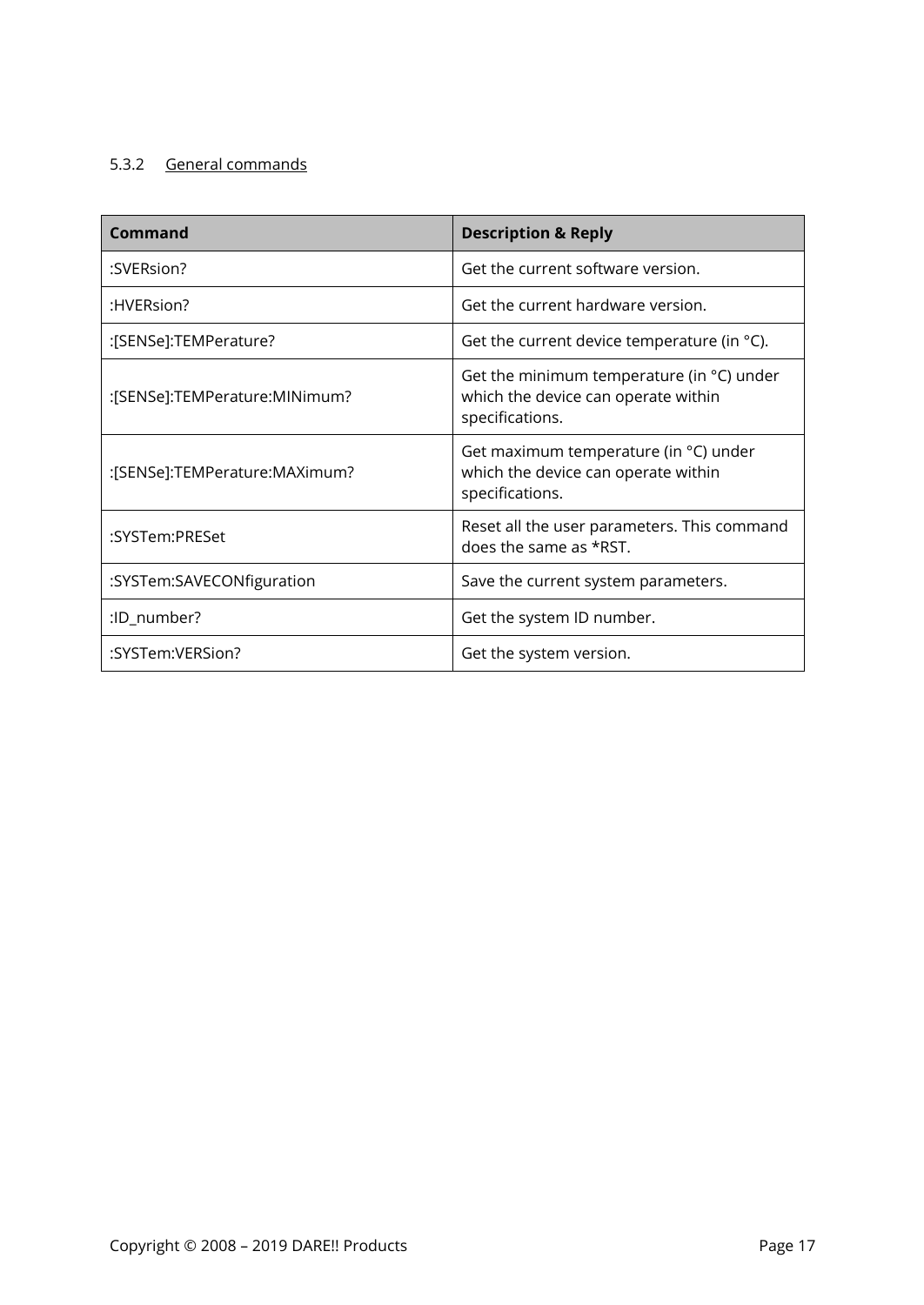# 5.3.3 Carrier frequency commands

| <b>Command</b>                                           | <b>Description &amp; Reply</b>                                                                                                                                                                                                                                       |
|----------------------------------------------------------|----------------------------------------------------------------------------------------------------------------------------------------------------------------------------------------------------------------------------------------------------------------------|
| :[SOURce]:FREQuency?                                     | Get the carrier frequency.                                                                                                                                                                                                                                           |
| :[SOURce]:FREQuency? <space><value></value></space>      | Set the carrier frequency.<br><value> = frequency (in Hz),<br/>for example: 50000000<br/><math>&lt;</math>value<math>&gt;</math> = UP<br/><math>\le</math>value<math>&gt;</math> = DOWN</value>                                                                      |
| :[SOURce]:FREQuency:STARt?                               | Get the start frequency.                                                                                                                                                                                                                                             |
| :[SOURce]:FREQuency:STARt <space><value></value></space> | This is the lowest carrier frequency that can<br>be set. For frequency stepping, the generator<br>is set to this frequency when the next step will<br>be bigger than the stop frequency.<br><value> = start frequency (in Hz),<br/>for example: 80000000</value>     |
| :[SOURce]:FREQuency:STOP?                                | Get the stop frequency.                                                                                                                                                                                                                                              |
| :[SOURce]:FREQuency:STOP <space><value></value></space>  | This is the highest carrier frequency that can<br>be set. For frequency stepping, the generator<br>is set to this frequency when the next step will<br>be smaller than the start frequency.<br><value> = stop frequency (in Hz),<br/>for example: 4200000000</value> |
| :[SOURce]:FREQuency:STEP?                                | Get the step size of the carrier frequency.                                                                                                                                                                                                                          |
| :[SOURce]:FREQuency:STEP <space><value></value></space>  | Set the step size of the carrier frequency.<br><value> = frequency step size (in Hz), for<br/>example: 1000</value>                                                                                                                                                  |
| :[SOURce]:FREQuency:MINimum?                             | Get the minimum carrier frequency.                                                                                                                                                                                                                                   |
| :[SOURce]:FREQuency:MAXimum?                             | Get the maximum carrier frequency.                                                                                                                                                                                                                                   |
| :[SOURce]:FREQuency:STEP:MINimum?                        | Get the minimum step size of the carrier<br>frequency step size.                                                                                                                                                                                                     |
| :[SOURce]:FREQuency:STEP:MAXimum?                        | Get the maximum step size of the carrier<br>frequency step size.                                                                                                                                                                                                     |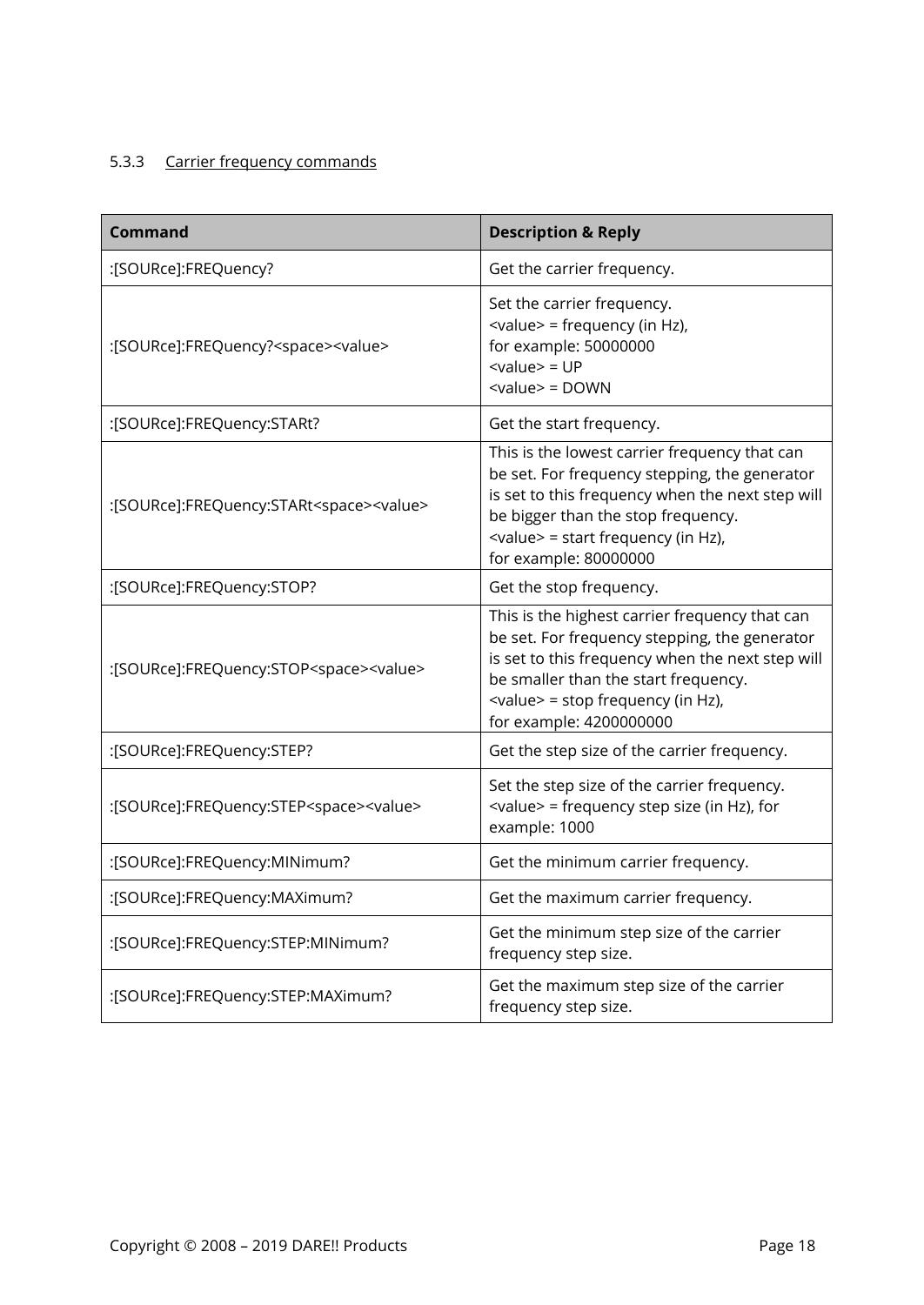# 5.3.4 Carrier amplitude commands

| <b>Command</b>                                                                          | <b>Description &amp; Reply</b>                                                                  |
|-----------------------------------------------------------------------------------------|-------------------------------------------------------------------------------------------------|
| :[SOURce]:POWer:[LEVel]:[IMMediate]:<br>[AMPLitude]?                                    | Get the carrier amplitude.                                                                      |
| :[SOURce]:POWer:[LEVel]:[IMMediate]:<br>[AMPLitude] <space><value></value></space>      | Set the carrier amplitude.<br><value> = amplitude (in dBm),<br/>for example: 3 or -30</value>   |
| :[SOURce]:POWer:[LEVel]:[IMMediate]:<br>[AMPLitude]:MINimum?                            | Get the minimum carrier amplitude.                                                              |
| :[SOURce]:POWer:[LEVel]:[IMMediate]:<br>[AMPLitude]:MAXimum?                            | Get the maximum carrier amplitude.                                                              |
| :[SOURce]:POWer:[LEVel]:[IMMediate]:<br>[AMPLitude]:STEP?                               | Get the step size of the carrier amplitude.                                                     |
| :[SOURce]:POWer:[LEVel]:[IMMediate]:<br>[AMPLitude]:STEP <space><value></value></space> | Set the step size of the carrier amplitude.<br>$\le$ value> = step size (in dB), for example: 3 |
| :[SOURce]:POWer:[LEVel]:[IMMediate]:<br>[AMPLitude]:STEP:MINimum?                       | Get the minimum step size of the carrier<br>amplitude step size.                                |
| :[SOURce]:POWer:[LEVel]:[IMMediate]:<br>[AMPLitude]:STEP:MAXimum?                       | Get the maximum step size of the carrier<br>amplitude step size.                                |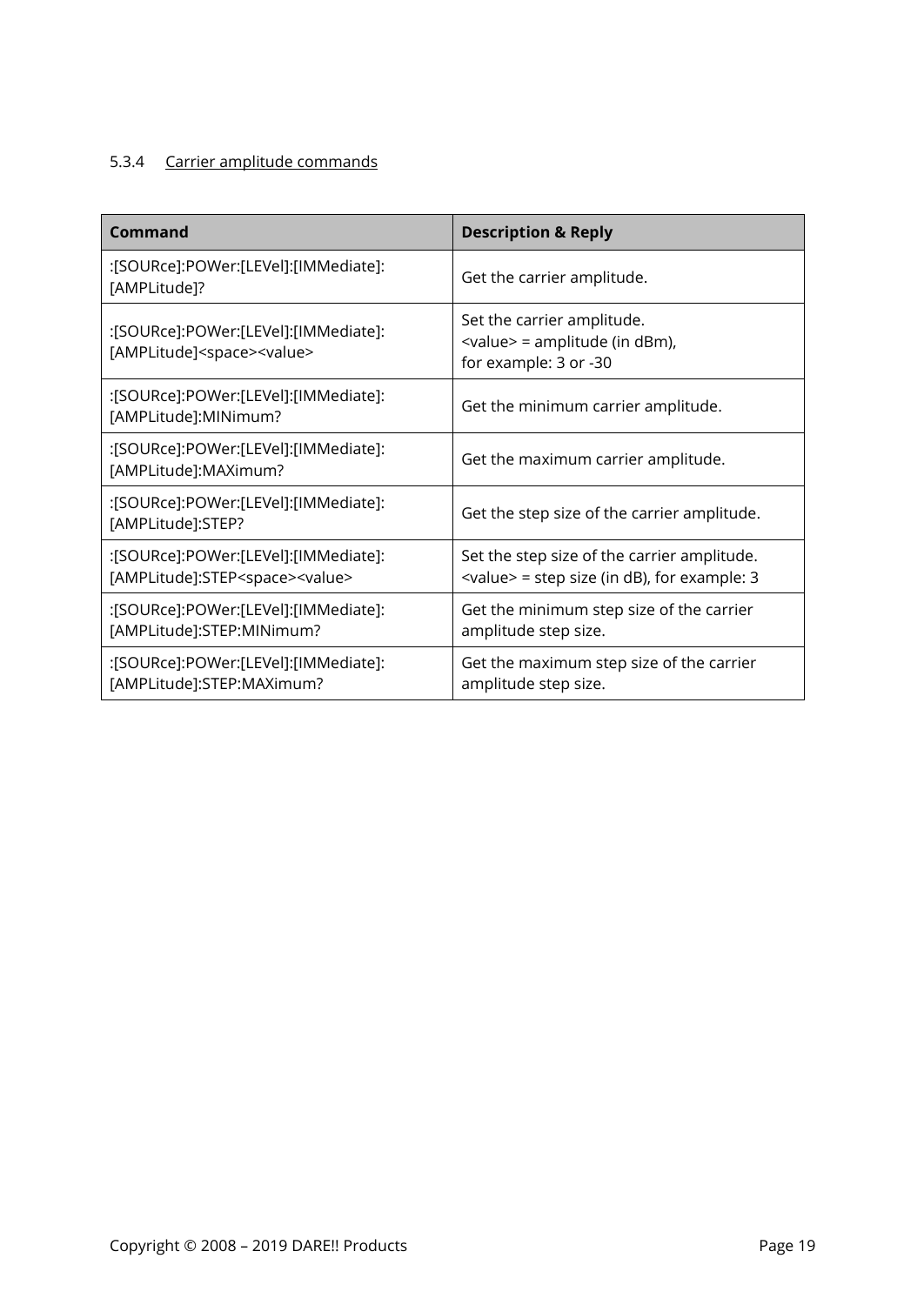# 5.3.5 Output commands

| <b>Command</b>                                | <b>Description &amp; Reply</b>                                                                                                                                                                                                                                                                                                            |  |
|-----------------------------------------------|-------------------------------------------------------------------------------------------------------------------------------------------------------------------------------------------------------------------------------------------------------------------------------------------------------------------------------------------|--|
| :OUTPut1:STATe?                               | Get the state of the output signal for the main<br>output. For RGN6000A and RGN6000B, the<br>main output is the RF output. For the<br>RGN0230A, the LF output is the main output.                                                                                                                                                         |  |
| :OUTPut1:STATe <space><value></value></space> | Set the output signal ON or OFF for the main<br>output.<br>$\langle$ value $\rangle$ = ON<br>$\langle$ value $\rangle$ = OFF                                                                                                                                                                                                              |  |
| :OUTPut2:STATe?                               | Get the state of the output signal for the<br>secondary output. For the RGN6000B, the<br>secondary output is the LF output. The<br>RGN6000A and RGN0230A don't have a<br>secondary output.                                                                                                                                                |  |
| :OUTPut2:STATe <space><value></value></space> | Set the output signal ON or OFF for the<br>secondary output.<br>$\langle$ value $\rangle$ = ON<br>$\langle$ value $\rangle$ = OFF                                                                                                                                                                                                         |  |
| :OUTPut:SELECTed?                             | Returns the current active output.<br>Reply: '1' = main output is selected<br>Reply: '2'= secondary output is selected<br>For RGN6000A and RGN6000B, the main<br>output is the RF output. For the RGN0230A,<br>the LF output is the main output.<br>For the RGN6000B, the secondary output is<br>the LF output. The RGN6000A and RGN0230A |  |
|                                               | don't have a secondary output.                                                                                                                                                                                                                                                                                                            |  |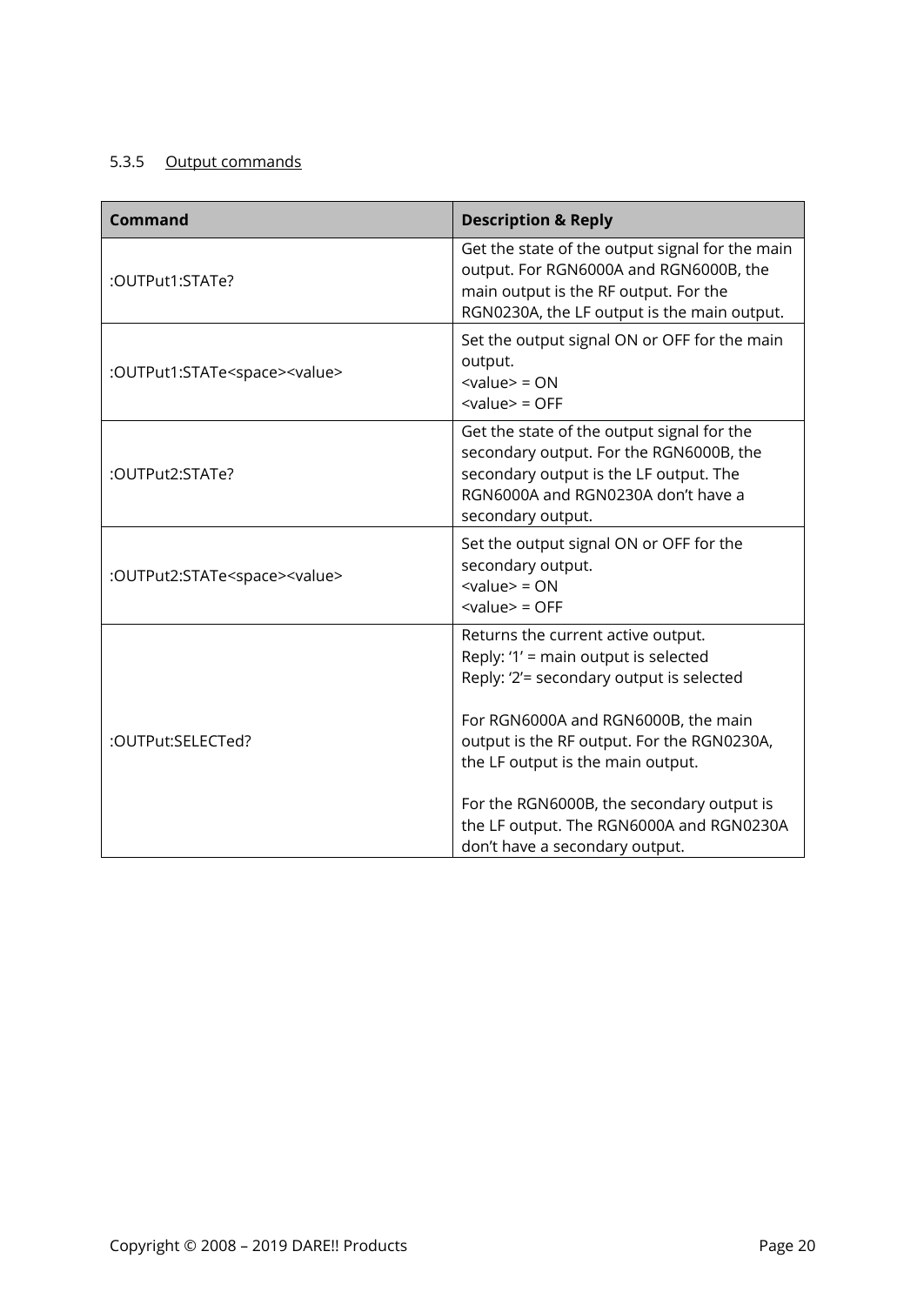# 5.3.6 Amplitude modulation commands

| <b>Command</b>                                                          | <b>Description &amp; Reply</b>                                                                                                                                                    |
|-------------------------------------------------------------------------|-----------------------------------------------------------------------------------------------------------------------------------------------------------------------------------|
| :[SOURce]:AM:STATe?                                                     | Get the state of the amplitude modulation.                                                                                                                                        |
| :[SOURce]:AM:STATe <space><value></value></space>                       | Set the amplitude modulation ON or OFF.<br>$\langle$ value $\rangle$ = ON<br>$<$ value $>$ = OFF                                                                                  |
| :[SOURce]:AM:INTernal:FREQuency?                                        | Get the amplitude modulation frequency.                                                                                                                                           |
| :[SOURce]:AM:INTernal:FREQuency<br><space><value></value></space>       | Set the amplitude modulation frequency.<br><value> = frequency (in Hz),<br/>for example: 1000<br/><math>&lt;</math>value<math>&gt;</math> = UP<br/><value> = Down</value></value> |
| :[SOURce]:AM:INTernal:FREQuency:<br>STEP?                               | Get the step size of the amplitude modulation<br>frequency.                                                                                                                       |
| :[SOURce]:AM:INTernal:FREQuency:<br>STEP <space><value></value></space> | Set the step size of the amplitude modulation<br>frequency.<br><value> = step size (in Hz), for example: 10</value>                                                               |
| :[SOURce]:AM:INTernal:FREQuency:<br>MINimum?                            | Get the minimum amplitude modulation<br>frequency.                                                                                                                                |
| :[SOURce]:AM:INTernal:FREQuency:<br>MAXimum?                            | Get the maximum amplitude modulation<br>frequency.                                                                                                                                |
| :[SOURce]:AM:INTernal:FREQuency:<br>STEP:MINimum?                       | Get the minimum step size of the amplitude<br>modulation frequency.                                                                                                               |
| :[SOURce]:AM:INTernal:FREQuency:<br>STEP:MAXimum?                       | Get the maximum step size of the amplitude<br>modulation frequency.                                                                                                               |
| :[SOURce]:AM:[DEPTh]?                                                   | Get the amplitude modulation depth.                                                                                                                                               |
| :[SOURce]:AM:[DEPTh] <space><value></value></space>                     | Set the amplitude modulation depth<br>from 0 to 100%.<br><value> = percetage (in %),<br/>for example: 0, 40 or 54,3</value>                                                       |
| :[SOURce]:AM:[DEPTh]:MINimum?                                           | Get the minimum amplitude modulation<br>depth.                                                                                                                                    |
| :[SOURce]:AM:[DEPTh]:MAXimum?                                           | Get the maximum amplitude modulation<br>depth.                                                                                                                                    |
| :[SOURce]:AM:OPT:2HZ                                                    | Set the preset for AM 2Hz, at 80% depth.                                                                                                                                          |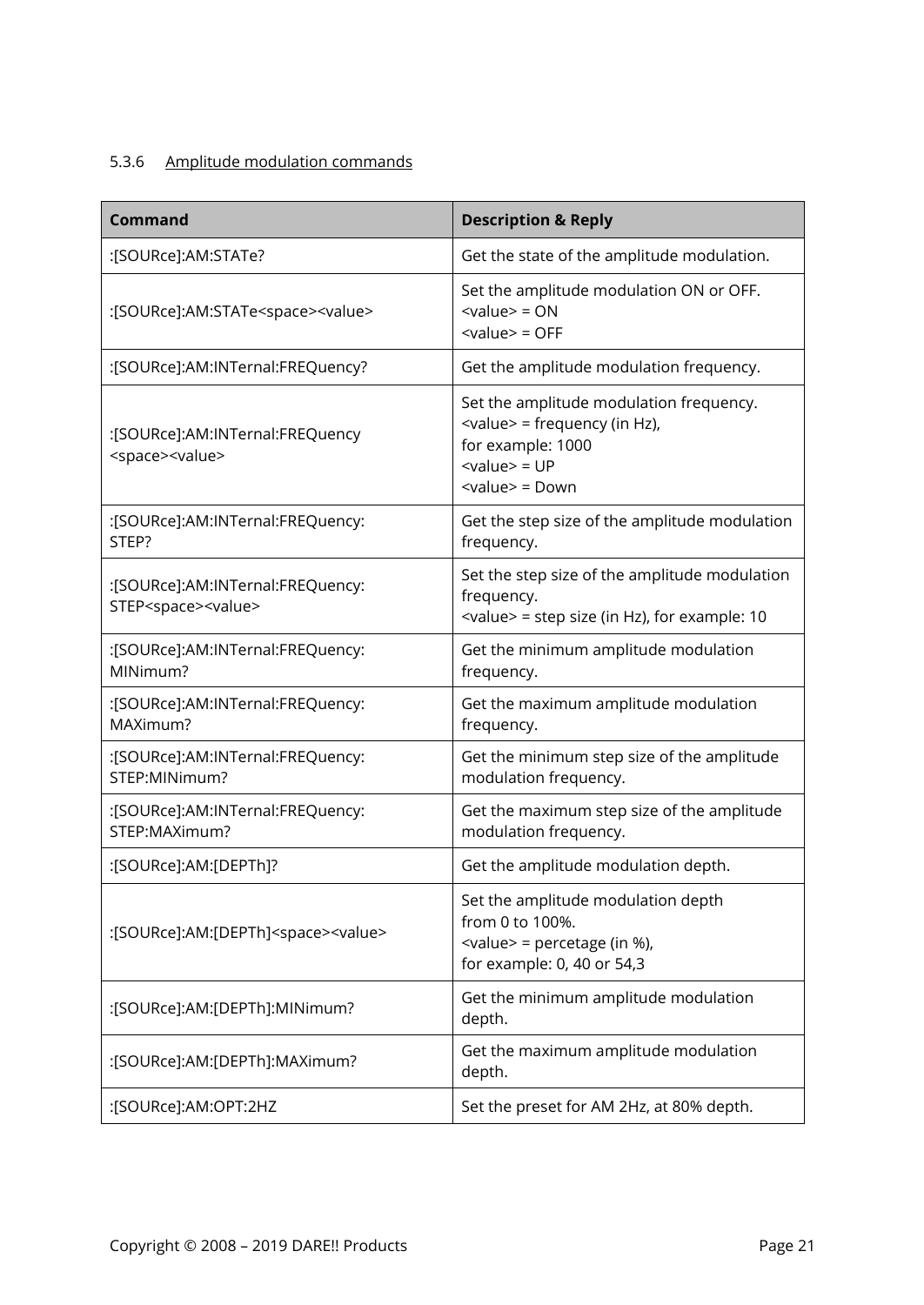# 5.3.7 Pulse modulation commands

| Command                                              | <b>Description &amp; Reply</b>                                                                                  |
|------------------------------------------------------|-----------------------------------------------------------------------------------------------------------------|
| :[SOURce]:PULSe:STATe?                               | Get the state of the pulse modulation.                                                                          |
| :[SOURce]:PULSe:STATe <space><value></value></space> | Set the pulse modulation ON or OFF.<br>$\langle$ value $\rangle$ = ON<br>$\langle$ value $\rangle$ = OFF        |
| :[SOURce]:PULSe:WIDTh?                               | Get the width (ON-time) for the pulse<br>modulation.                                                            |
| :[SOURce]:PULSe:WIDTh <space><value></value></space> | Set the width (ON-time) for the pulse<br>modulation.<br>$\alpha$ <value> = time (in s), for example: 10</value> |
| :[SOURce]:PULSe:WIDTh:MINimum?                       | Get the minimum width (ON-time) pulse<br>modulation.                                                            |
| :[SOURce]:PULSe:WIDTh:MAXimum?                       | Get the maximum width (ON-time) pulse<br>modulation.                                                            |
| :[SOURce]:PULSe:DELay?                               | Get the delay (OFF-time) for the pulse<br>modulation.                                                           |
| :[SOURce]:PULSe:DELay <space><value></value></space> | Set the delay (OFF-time) for the pulse<br>modulation.<br><value> = time (in s), for example: 10</value>         |
| :[SOURce]:PULSe:DELay:MINimum?                       | Get the minimum delay (OFF-time) pulse<br>modulation.                                                           |
| :[SOURce]:PULSe:DELay:MAXimum?                       | Get the maximum delay (OFF-time) pulse<br>modulation.                                                           |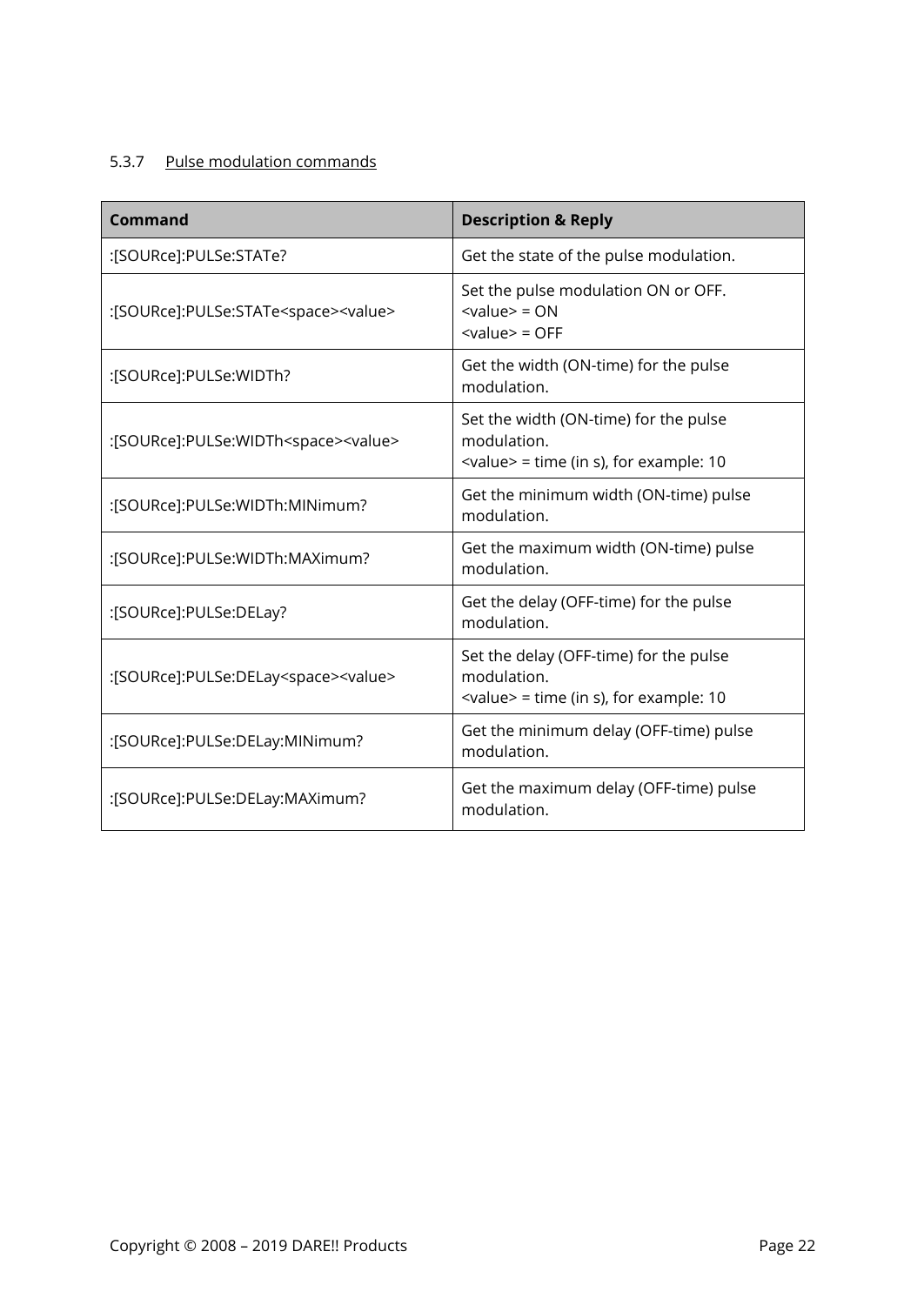# 5.3.8 Pulse burst modulation commands

| <b>Command</b>                                                | <b>Description &amp; Reply</b>                                                                                                     |
|---------------------------------------------------------------|------------------------------------------------------------------------------------------------------------------------------------|
| :[SOURce]:PULM:BURST:STATe?                                   | Get the state of the pulse burst modulation.                                                                                       |
| :[SOURce]:PULM:BURST:STATe<br><space><value></value></space>  | Set the pulse burst modulation ON or OFF.<br>$\langle$ value $\rangle$ = ON<br>$<$ value $>$ = OFF                                 |
| :[SOURce]:PULM:BURST:NUMber?                                  | Get the number of pulses in a period for the<br>pulse burst modulation.                                                            |
| :[SOURce]:PULM:BURST:NUMber<br><space><value></value></space> | Set the number of pulses in a period for the<br>pulse burst modulation.<br><value> = number of pulses,<br/>for example: 50</value> |
| :[SOURce]:PULM:BURST:PERiod?                                  | Get the period time for the pulse burst<br>modulation.                                                                             |
| :[SOURce]:PULM:BURST:PERiod<br><space><value></value></space> | Set the period time for the pulse burst<br>modulation.<br>$\le$ value> = time (in s), for example: 1                               |
| :[SOURce]:PULM:BURST:PERiod:<br>MINimum?                      | Get the minimum pulse burst modulation<br>period.                                                                                  |
| :[SOURce]:PULM:BURST:PERiod:<br>MAXimum?                      | Get the maximum pulse burst modulation<br>period.                                                                                  |
| :[SOURce]:PULM:BURST:NUMber:<br>MINimum?                      | Get the minimum pulse burst modulation<br>number.                                                                                  |
| :[SOURce]:PULM:BURST:NUMber:<br>MAXimum?                      | Get the maximum pulse burst modulation<br>number.                                                                                  |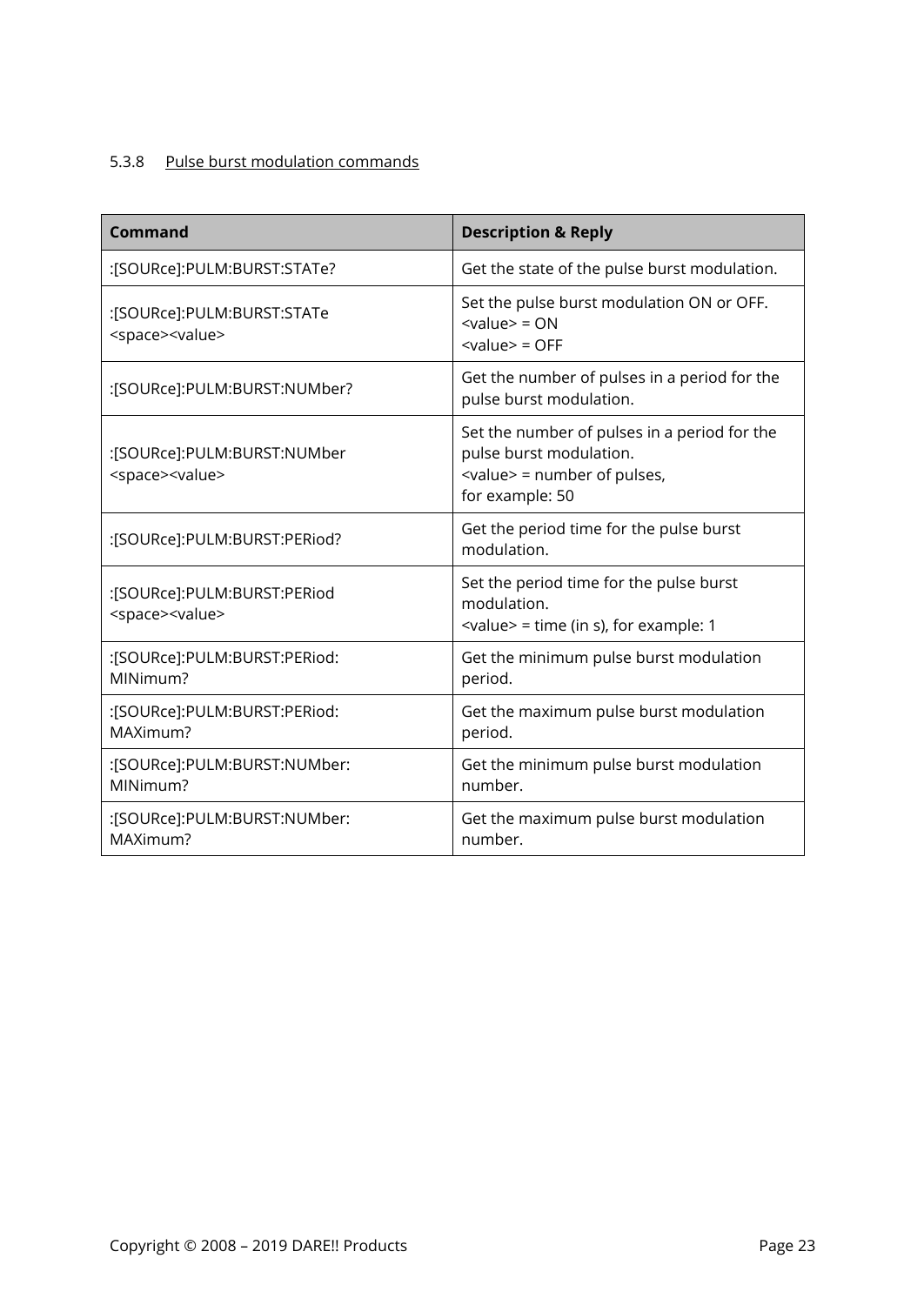# 5.3.9 Status commands

| Command                                                          | <b>Description &amp; Reply</b>                                                                                                                                                     |
|------------------------------------------------------------------|------------------------------------------------------------------------------------------------------------------------------------------------------------------------------------|
| :STATus:PRESet                                                   | The Status Operation Enable and Status<br>Questionable Enable registers are cleared.                                                                                               |
| :STATus:OPERation?                                               | Replies the Status Operation Event register.                                                                                                                                       |
| :STATus:OPERation:EVENt?                                         | Reply: $\langle$ value $\rangle$ = number from 0 - 128                                                                                                                             |
| :STATus:OPERation:CONDition?                                     | Replies the Status Operation Condition                                                                                                                                             |
| :STATus:OPERation:EVENt:CONDition?                               | register.<br>Reply: $\langle$ value $\rangle$ = number from 0 - 128                                                                                                                |
| :STATus:OPERation:ENABle <space><value></value></space>          | Sets the Status Operation Enable register.                                                                                                                                         |
| :STATus:OPERation:EVENt:ENABle<br><space><value></value></space> | $\alpha$ alue> = number from 0 - 128                                                                                                                                               |
| :SYSTem:ERRor?                                                   | Get the first system error. When this<br>command is send again the second/next error<br>is replied. Etc.                                                                           |
| :SYSTem:ERRor:[NEXT]?                                            | Reply: <command/> <space><errorcode><br/><comma><space>"<error text="">"<br/>For example: :SYSTEM:ERROR? -222, "Data out<br/>of range"</error></space></comma></errorcode></space> |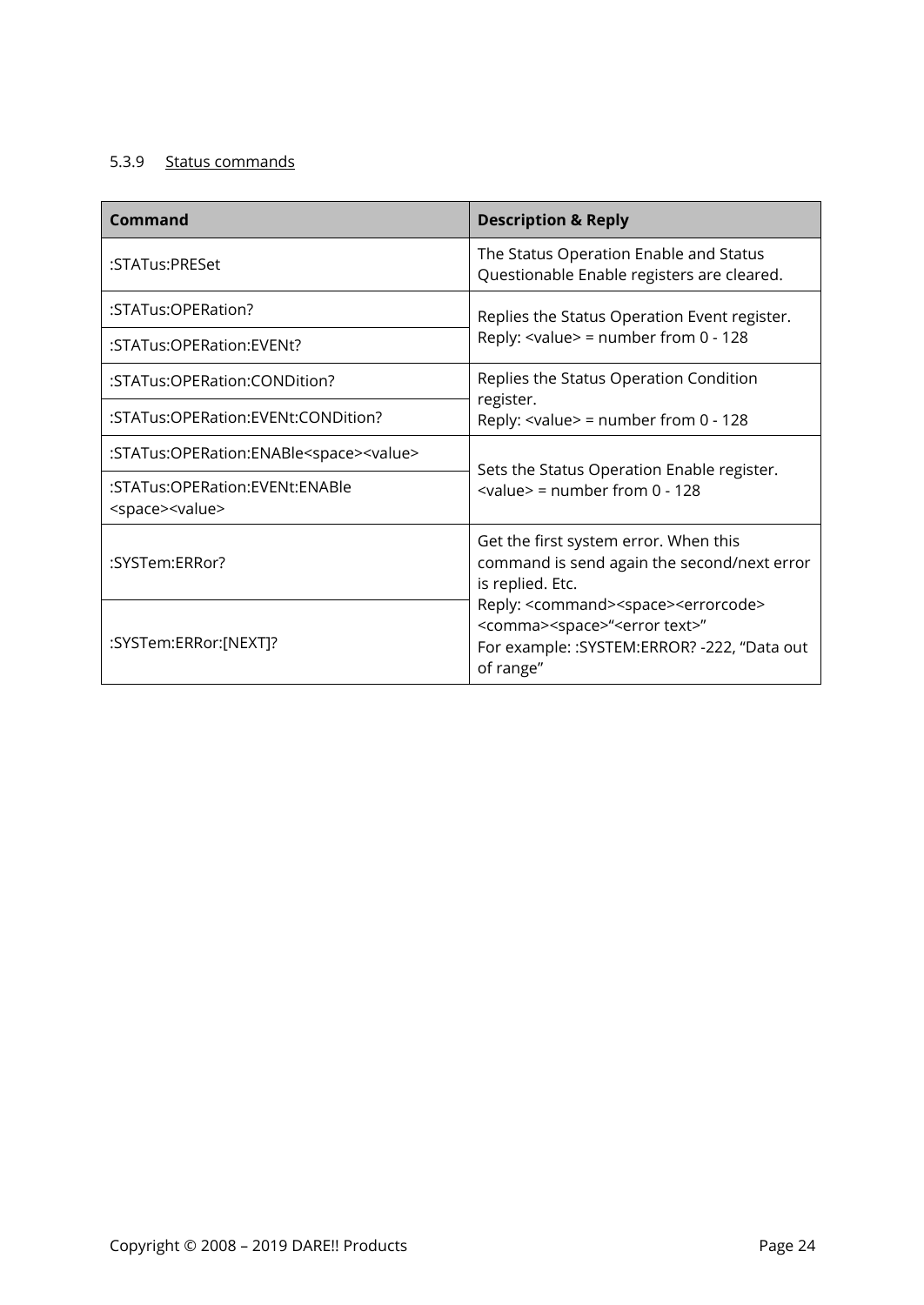# <span id="page-24-0"></span>**6 Radi**G**en® Specifications**

| <b>Model</b>                       | <b>RGN0230A</b>                                                                                    | <b>RGN6000A</b> | <b>RGN6000B</b>         |
|------------------------------------|----------------------------------------------------------------------------------------------------|-----------------|-------------------------|
| <b>Performance</b>                 |                                                                                                    |                 |                         |
| Frequency range                    | 9 kHz - 230 MHz                                                                                    | 80 MHz - 6 GHz  | $9$ kHz - 6 GHz         |
| Output connector                   | Output LF, SMA                                                                                     | Output HF, SMA  | Output LF+HF,<br>2x SMA |
| Frequency resolution               | 1 Hz                                                                                               |                 |                         |
| Frequency error <sup>4</sup>       | $+/- 20$ ppm                                                                                       |                 |                         |
| Minimum output level               | $-70$ dBm                                                                                          |                 |                         |
| Maximum output level               | +10 dBm (+4,0 dBm when using AM)                                                                   |                 |                         |
| Amplitude resolution               | $0,1$ dB                                                                                           |                 |                         |
| Amplitude accuracy                 | $+/- 1,5$ dB                                                                                       |                 |                         |
| Output level settling<br>time      | $< 500$ us                                                                                         |                 |                         |
| Phase noise                        | Typical -110 dBc/Hz (LF and HF output) <sup>5</sup><br>Typical -70 dBc/Hz (HF output) <sup>6</sup> |                 |                         |
| Harmonics                          | $<$ -20 dBc                                                                                        |                 |                         |
| Non-harmonic spurious <sup>7</sup> | $<$ -50 dBc                                                                                        |                 |                         |
| <b>Dimensions</b>                  |                                                                                                    |                 |                         |
| Height                             | 100 mm (3 U)                                                                                       |                 |                         |
| Depth                              | 220 mm                                                                                             |                 |                         |
| Width                              | Fills one slot in the Radi Centre® system                                                          |                 |                         |

*\*This table continues on the next page.*

 $\overline{a}$ 

<span id="page-24-1"></span><sup>4</sup> Measured 10 minutes after power on

<span id="page-24-2"></span><sup>5</sup> Measured with an RF signal of 125 MHz at 1 kHz, 10 kHz and 100 kHz from the carrier

<span id="page-24-3"></span><sup>6</sup> Measured with an RF signal of 1 GHz at 1 kHz, 10 kHz and 100 kHz from the carrier

<span id="page-24-4"></span><sup>7</sup> Measured at 0 dBm output level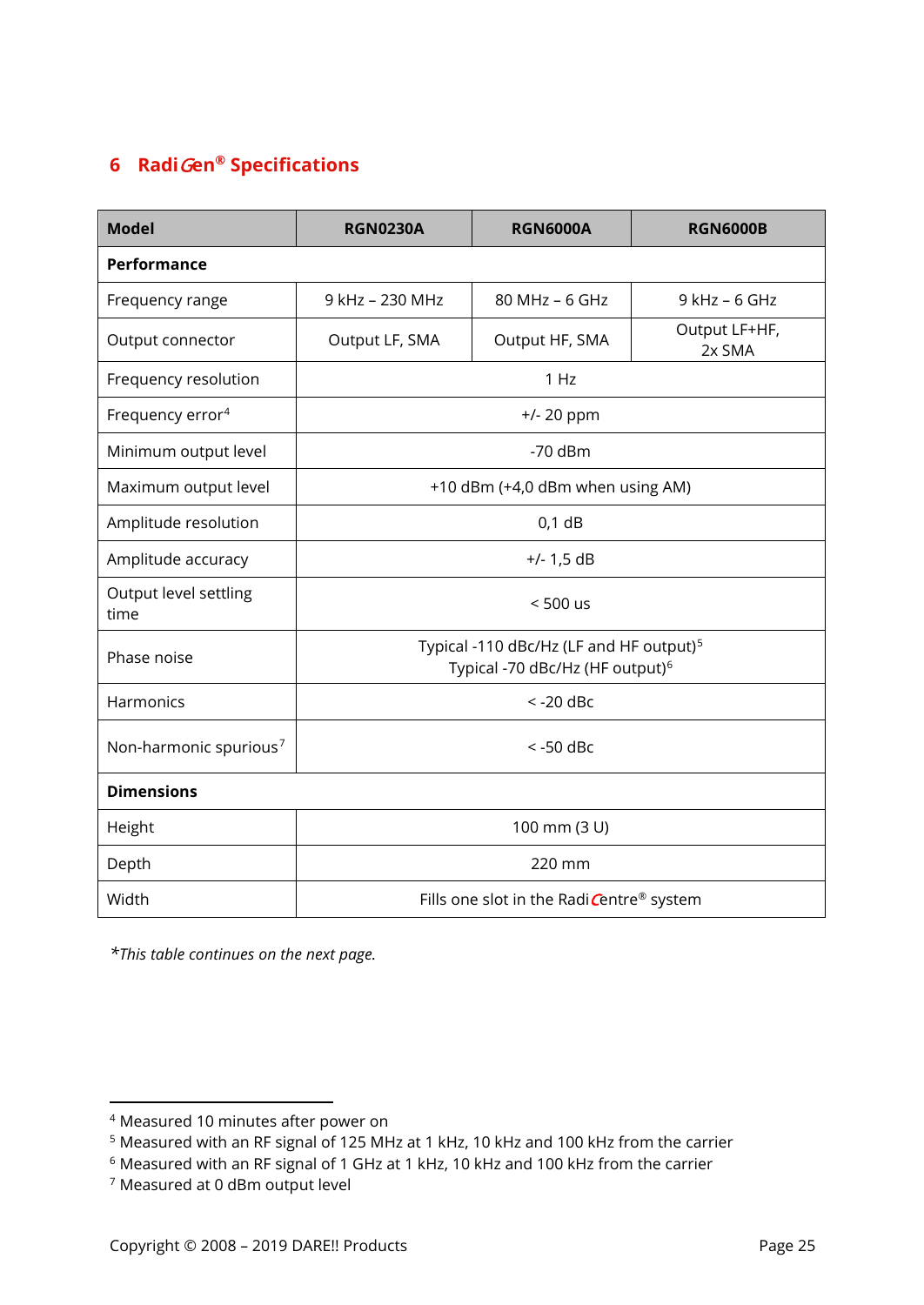# Radi Gen® Specifications, part 2

| <b>Model</b>                                | <b>RGN0230A</b>                                                                   | <b>RGN6000A</b> | <b>RGN6000B</b> |
|---------------------------------------------|-----------------------------------------------------------------------------------|-----------------|-----------------|
| <b>Modulation</b>                           |                                                                                   |                 |                 |
| Modulation types                            | CW, AM, Pulse and Gated Pulse                                                     |                 |                 |
| Modulation frequency<br>range <sup>8</sup>  | 2 Hz (80%), 10 Hz - 100 kHz                                                       |                 |                 |
| AM modulation depth                         | 5 % - 95 % (usable from 0 % to 100 %)                                             |                 |                 |
| AM accuracy, Output LF <sup>4</sup>         | $\leq$ ± 3% (5 % to 95 % modulation depth), 2 Hz (80%) = ± 4%                     |                 |                 |
| AM accuracy, Output HF <sup>4</sup>         | $\leq$ ± 2% (10 % to 90 % modulation depth), 2 Hz (80%) = ± 3%                    |                 |                 |
|                                             | $\leq$ ± 3 % (5 % to 10 % and 90 % to 95 % modulation depth)                      |                 |                 |
| Pulse on time- range                        | 200 ns - 100 s (in 100 ns steps)                                                  |                 |                 |
| Pulse off time- range                       | 200 ns - 100 s (in 100 ns steps)                                                  |                 |                 |
| Pulse modulation On/Off<br>ratio, Output LF | > 60 dB (9 kHz to 230 MHz)                                                        |                 |                 |
| Pulse modulation On/Off<br>ratio, Output HF | > 90 dB (80 MHz to 1 GHz)<br>> 70 dB (1 GHz to 3 GHz)<br>> 60 dB (3 GHz to 6 GHz) |                 |                 |
| <b>Environmental conditions</b>             |                                                                                   |                 |                 |
| Temperature range                           | $10^{\circ}$ C – $40^{\circ}$ C                                                   |                 |                 |
| Relative humidity                           | 10% - 90% (non-condensing)                                                        |                 |                 |
| <b>Power consumption</b>                    |                                                                                   |                 |                 |
| Supply voltage                              | 12 VDC                                                                            |                 |                 |
| Power consumption                           | < 25 W                                                                            |                 |                 |
| Warranty                                    |                                                                                   |                 |                 |
| Warranty                                    | 3 years (misuse excluded)                                                         |                 |                 |

<span id="page-25-0"></span> $\overline{a}$  $8$  The 2 Hz preset is only available after factory calibration and is supported by firmware version 2.6.0 and up.

<sup>4</sup> Measured at 0 dBm output level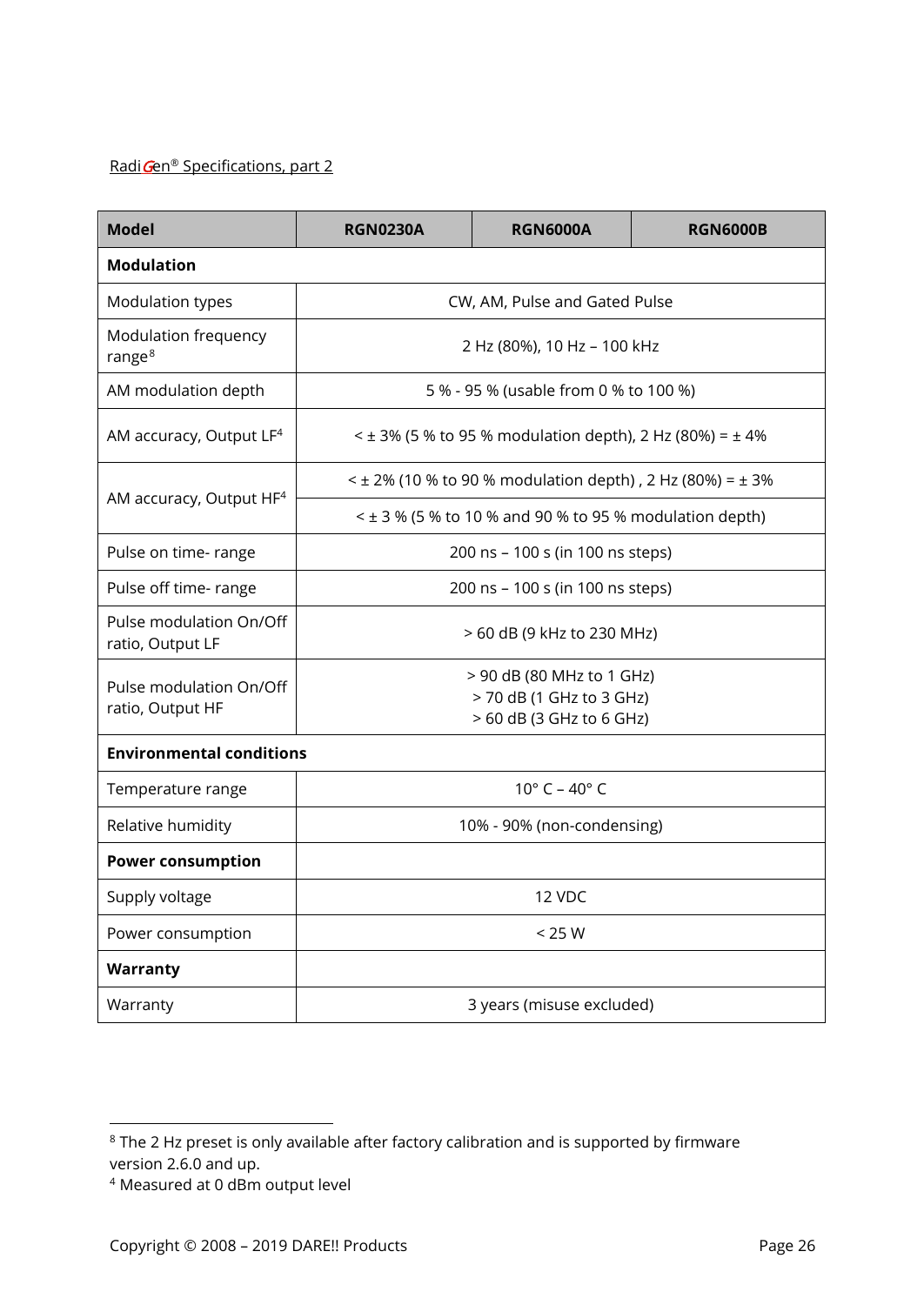# <span id="page-26-0"></span>**Explanation and Examples Regarding Gated Pulse Modulation**

Several automobile manufactures have written standards in which they subscribe the Automotive Radar Pulse tests. These tests consist of a N-number of pulses in a certain period of time. When the number of pulses is reached, there must be no more output for the remaining time during that period.

#### Explanation of Automotive Pulse testing

Ford RI-114 Radar Pulse test (EMC-SC-2009) and PSA B21 7110 are using:

| Pulse Repetition Rate (PRR) | 300 Hz |
|-----------------------------|--------|
|                             |        |

- Pulse duration (PD)  $=$  3  $\mu$ s
- No. of pulses per second  $(N)$  = 50

GM GMW3097-2012 uses:

- Pulse Repetition Rate (PRR) = 300 Hz
- Pulse duration (PD)  $=$  6  $\mu$ s
- No. of pulses per second  $(N)$  = 50

The RadiGen  $\mathcal{C}$  plug-in card is capable of generating the necessary RF bursts according to these automotive standards, using the Gated Pulse Modulation. Normal pulse modulation must be used to set the Pulse ON and Pulse OFF times (these are called, respectively, PULSe:WIDTh and PULSe: DELay, in the command set of the Radi Centre<sup>®</sup> system user interface).

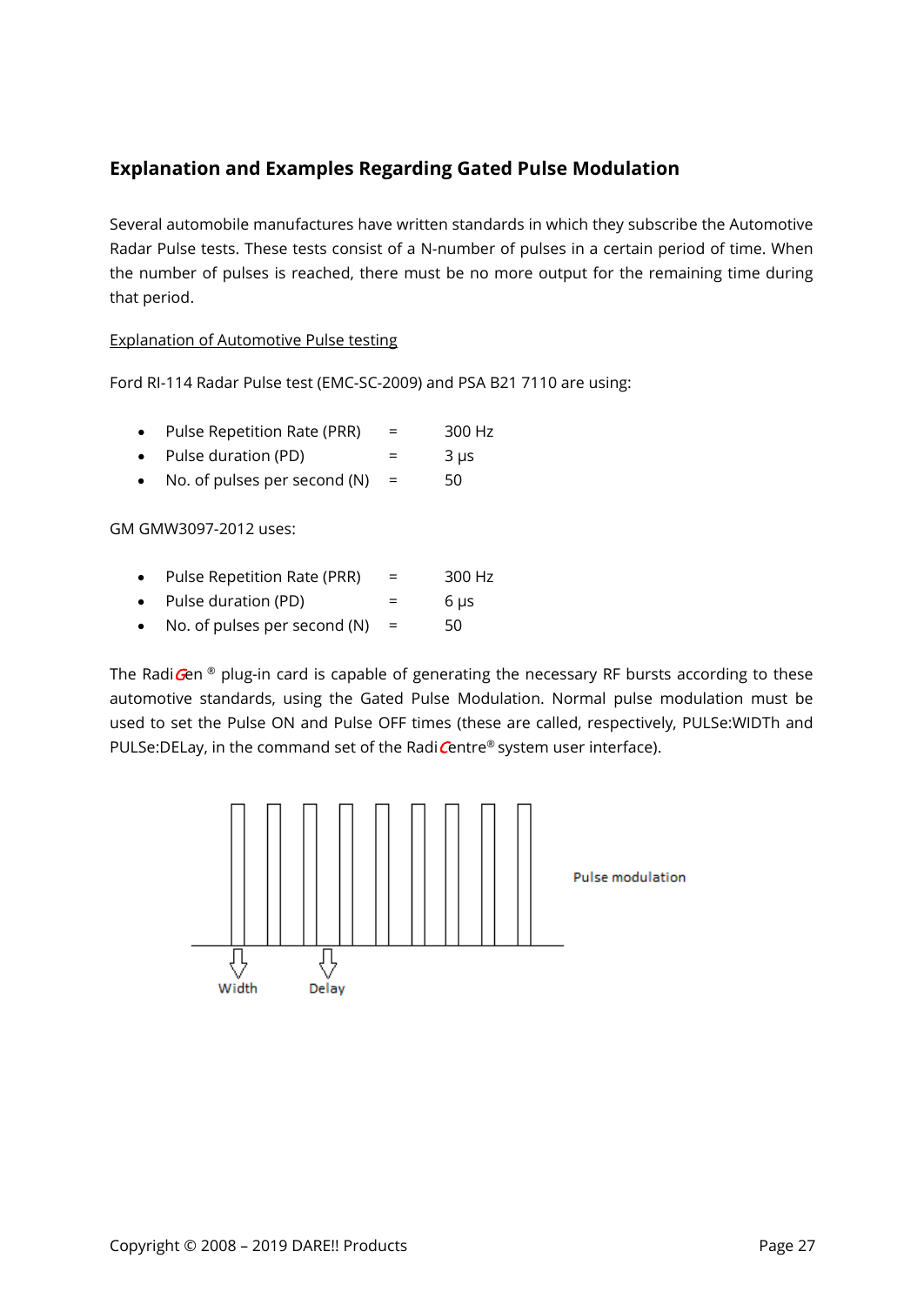The standards describe the pulse waveform by means of a Pulse Repetition Rate (PRR) and Pulse Duration. Rhe RadiGen® plug-in card, on the other hand, uses Pulse ON and Pulse OFF (PULSe:WIDTh and PULSe:DELay) times. As a result the PD and PRR numbers must be calculated to Pulse ON and Pulse OFF (PULSe:WIDTh and PULSe:DELay) times, according to the example below:



#### Example

The Ford standard EMC-SC-2009 describes: PRR = 300 Hz, PD = 3  $\mu$ s. N = 50 pulses per second. So the period time of the Pulse Modulation is  $T_{PRR} = 3,333$  ms

For the Radi $G$ en ® this means:

The Pulse ON time, or PULSe: WIDTh equals  $PD = 3 \mu s$ 

The Pulse OFF time, or PULSe:DELay equals  $T_{PRR}$  – PD = 3,333 ms – 3  $\mu$ s = 3,330 ms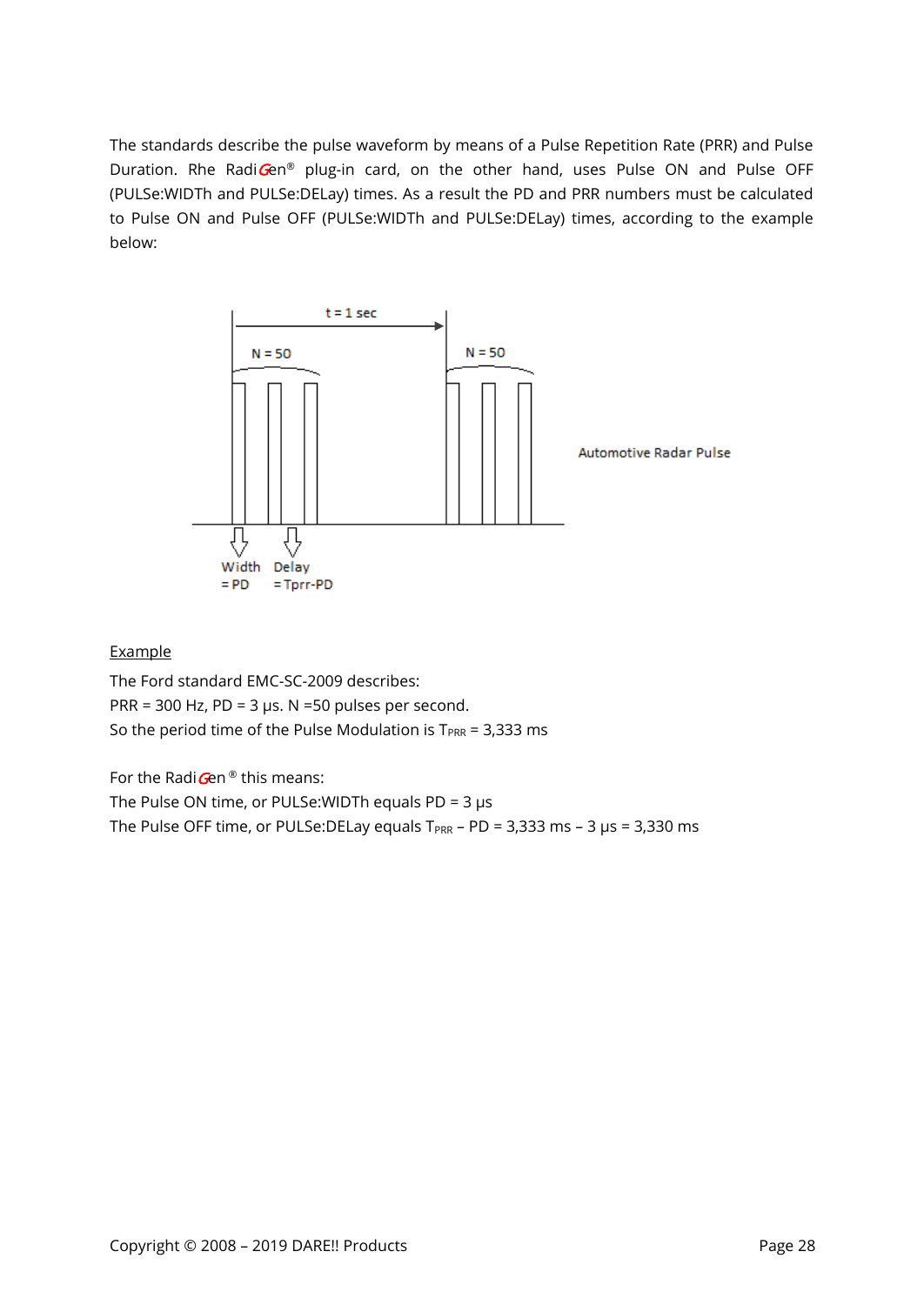#### Limitations

The Pulse ON and OFF times apply to the specific limitations to the number of pulses per period for the Gated Pulse Modulation. The RadiCentre® system user interface makes use of equations to intelligently adapt the buttons, prohibiting invalid settings. When the Radi $\mathbf{G}$ en® plug-in card is controlled externally by PC-software, this limitations must be controlled by the PC-software. The limitations are given by the following formulas;

$$
N_{MAX} = \frac{Gategorical - 1ms}{Pulse_{Width} + Pulse_{Delay}} - 1
$$

The maximum number of pulses in one burst is limited by the settings of the pulse modulation. For example; using the Ford standard with a repetition rate of 300 Hz, a pulse width of 3µs and period time of 1 second, results in a maximum of 298 pulses.

The formula can also be rewritten to calculate the pulse parameters:

$$
Pulse_{Width(MAX)} = \frac{(Gategorical - 1ms) - (N \cdot Pulse_{Delay})}{N}
$$
  

$$
Pulse_{Delay(MAX)} = \frac{(Gategorical - 1ms) - (N \cdot Pulse_{Width})}{N}
$$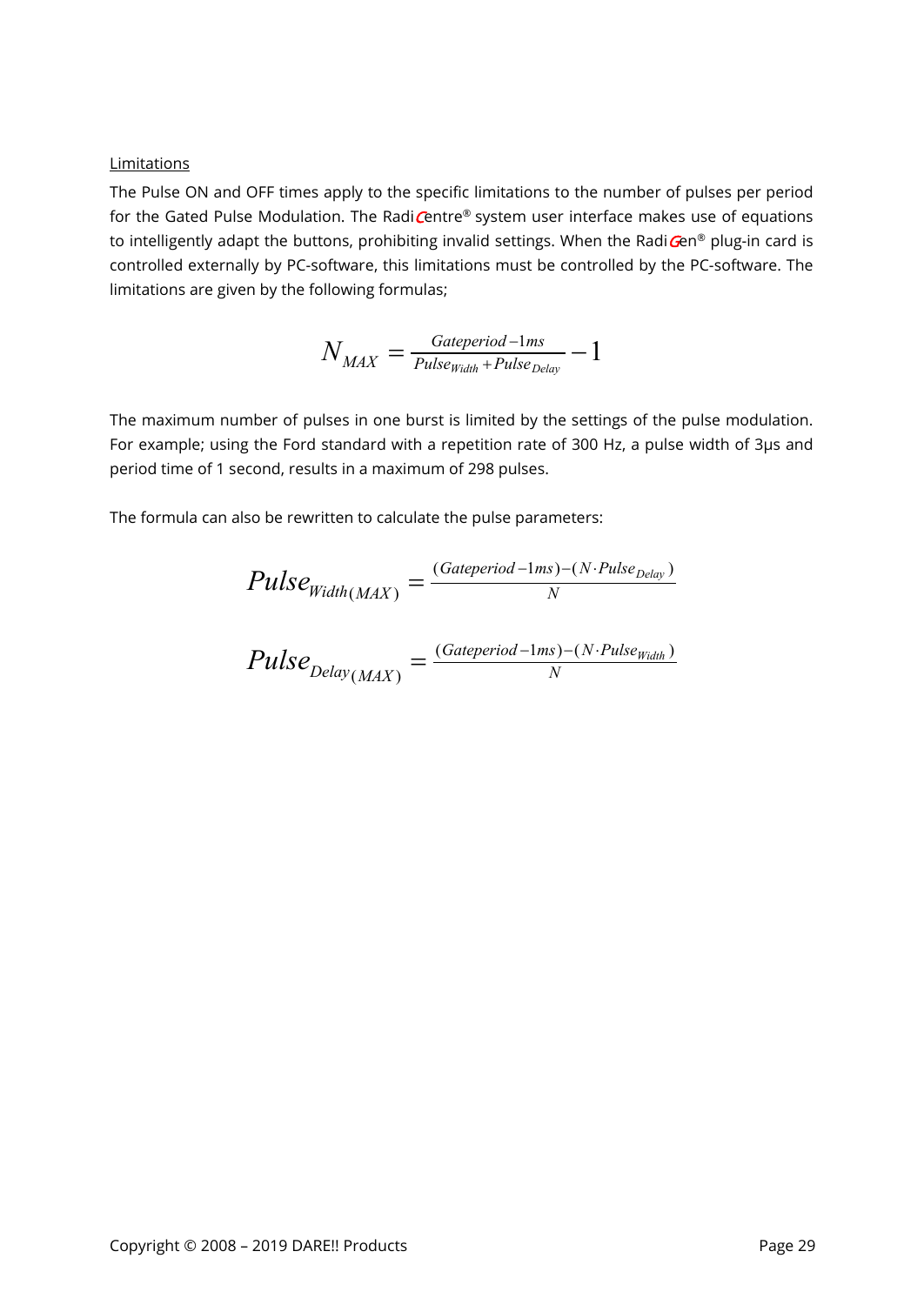# **WARRANTY CONDITIONS**

<span id="page-29-0"></span>DARE!! Instruments offers a standard warranty term of three years on their products, starting from the shipping date. This warranty is applicable to all EMC test & measurement products, such as:

- Radi Centre® modular / multifunctional EMC test systems
- RadiControl® antenna tower/turntable controllers
- Radi $\bar{F}$ eld® Triple A field generators
- Radi $Gen^{\circledR}$  signal generators
- Radi $P$ ower<sup>®</sup> RF power meters
- Radi*S*ense® laser powered E-field probes
- Radi**S**witch® RF coaxial switches

If a defect occurs within the warranty term, a Return Material Authorization (RMA) 'Warranty Repair' request can be issued using the RMA link at [http://rma.dare.eu.](http://rma.dare.eu/) The defective product can then be shipped to DARE!! Instrument for repair by our service department.

There will be no charge for repair services (materials or labor) within the warranty term. The customer will need to cover the costs for returning the product to DARE!!, such as shipping and/or any applicable duties and taxes. DARE!! Instruments will arrange the courier and cover the costs for the return shipment.

These warranty terms are not applicable to:

- Fiber optic cables
- Products that have been improperly used
- Products that have been used outside their specified range
- Products that have been improperly installed and/or maintained
- Products that have been modified without approval of DARE!! Instruments
- Calibration and/or re-calibration of the product
- Consumable products such as batteries, ink etc.

Repair services on products that are not covered by the DARE!! warranty will be charged to the customer. If a defect occurs to our product outside the warranty period, a RMA repair and/or recalibration request must be issued using the RMA link at [http://rma.dare.eu.](http://rma.dare.eu/)

The repairs (outside the original warranty period) have a warranty limited to six months. Shipping conditions are the same as with repairs within the original warranty period.